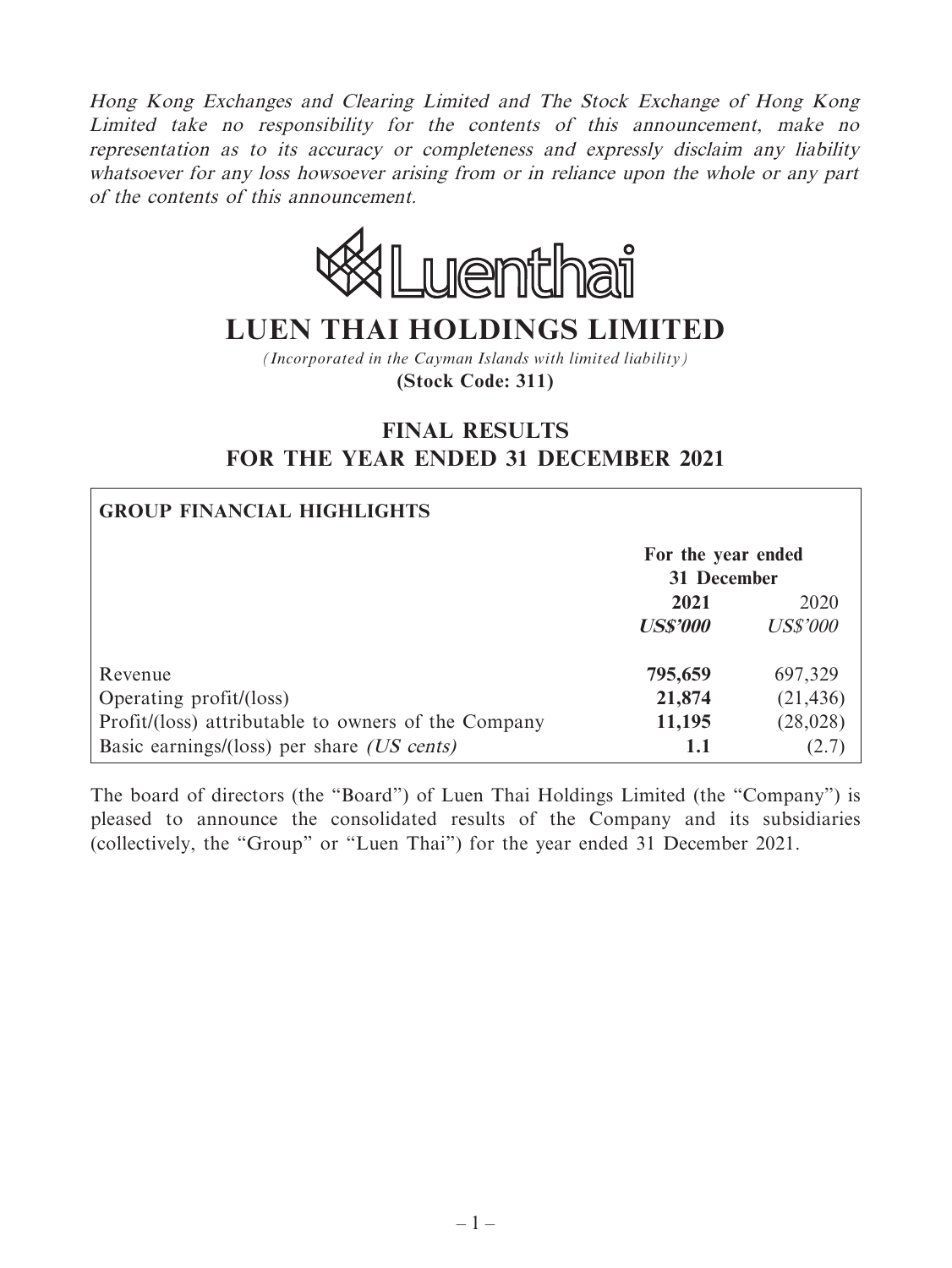# **CONSOLIDATED STATEMENT OF PROFIT OR LOSS**

For the year ended 31 December 2021

|                                                                                                                      | <b>Note</b>      | 2021<br><b>US\$'000</b> | 2020<br><b>US\$'000</b> |
|----------------------------------------------------------------------------------------------------------------------|------------------|-------------------------|-------------------------|
|                                                                                                                      |                  |                         |                         |
| Revenue                                                                                                              | 3                | 795,659                 | 697,329                 |
| Cost of sales                                                                                                        |                  | (672, 015)              | (614, 231)              |
| <b>Gross profit</b>                                                                                                  |                  | 123,644                 | 83,098                  |
| Other income and other gains $-$ net<br>Reversal of/(provision for) loss allowances of                               | $\overline{4}$   | 1,321                   | 1,265                   |
| trade receivables                                                                                                    |                  | 271                     | (4,156)                 |
| Selling and distribution expenses                                                                                    |                  | (2,084)                 | (1,714)                 |
| General and administrative expenses                                                                                  |                  | (101, 278)              | (99, 929)               |
| <b>Operating profit/(loss)</b>                                                                                       | 5                | 21,874                  | (21, 436)               |
| Finance income                                                                                                       | 6                | 551                     | 386                     |
| Finance costs                                                                                                        | 6                | (5, 732)                | (5,716)                 |
|                                                                                                                      |                  |                         |                         |
| Finance $costs$ — net                                                                                                | 6                | (5,181)                 | (5,330)                 |
| Share of losses of joint ventures and associates                                                                     |                  | (2,014)                 | (836)                   |
| Profit/(loss) before income tax                                                                                      |                  | 14,679                  | (27, 602)               |
| Income tax expense                                                                                                   | $\boldsymbol{7}$ | (3,505)                 | (910)                   |
| Profit/(loss) for the year                                                                                           |                  | 11,174                  | (28, 512)               |
| Profit/(loss) attributable to:                                                                                       |                  |                         |                         |
| Owners of the Company                                                                                                |                  | 11,195                  | (28, 028)               |
| Non-controlling interests                                                                                            |                  | (21)                    | (484)                   |
|                                                                                                                      |                  |                         |                         |
|                                                                                                                      |                  | 11,174                  | (28, 512)               |
| Earnings/(loss) per share attributable to owners<br>of the Company for the year<br>(expressed in US cents per share) |                  |                         |                         |
| Basic and diluted                                                                                                    | 8                | 1.1                     | (2.7)                   |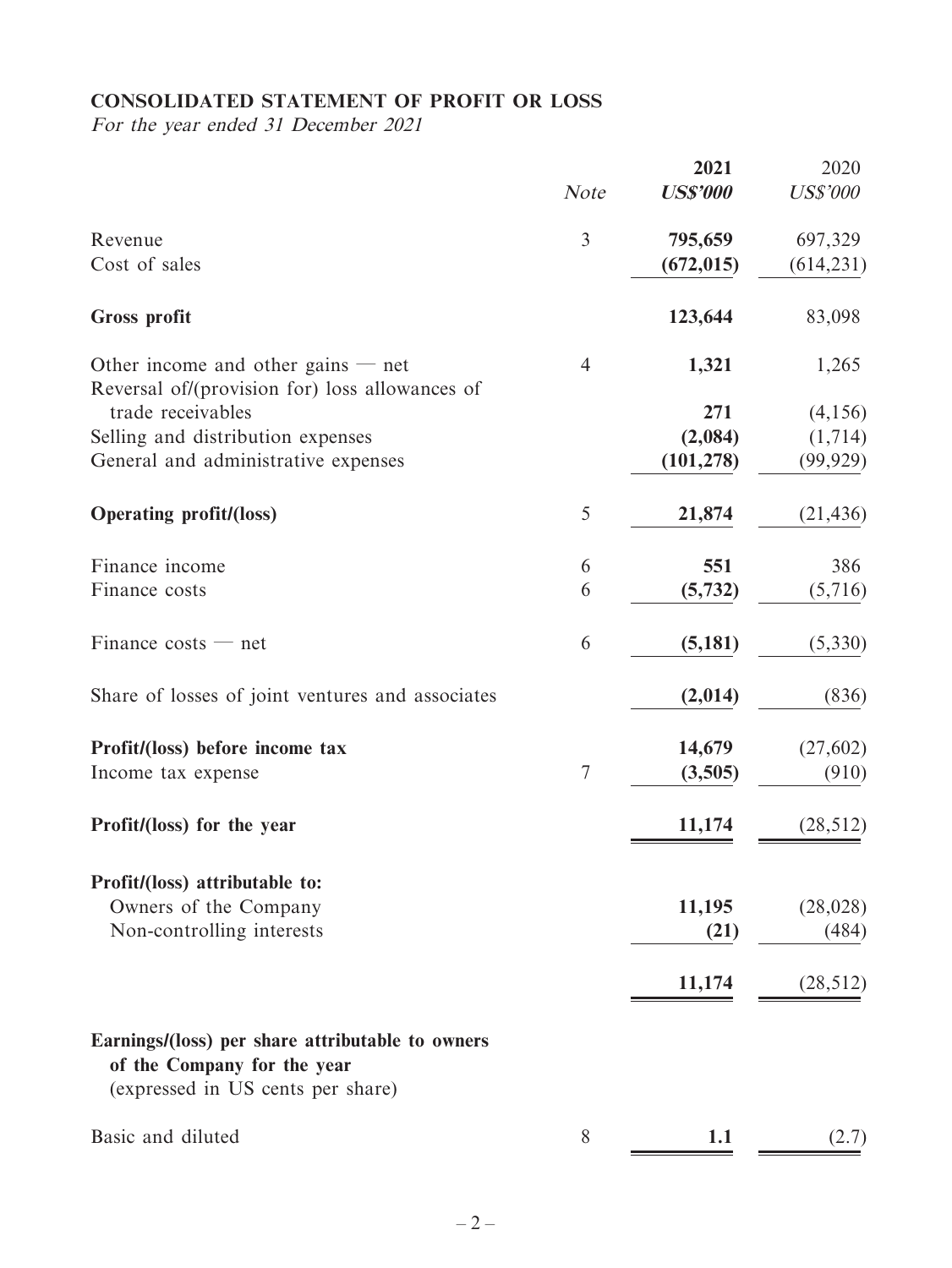# **CONSOLIDATED STATEMENT OF COMPREHENSIVE INCOME**

For the year ended 31 December 2021

|                                                                                      | 2021<br><b>US\$'000</b> | 2020<br><b>US\$'000</b> |
|--------------------------------------------------------------------------------------|-------------------------|-------------------------|
| Profit/(loss) for the year                                                           | 11,174                  | (28, 512)               |
| Other comprehensive income/(loss):                                                   |                         |                         |
| Item that will not be reclassified subsequently to profit or<br>loss:                |                         |                         |
| Actuarial gains/(losses) on retirement benefit obligations                           | 2,410                   | (2,033)                 |
| Item that may be reclassified to profit or loss:<br>Currency translation differences | 1,755                   | (2,528)                 |
| Total comprehensive income/(loss) for the year,<br>net of income tax                 | 15,339                  | (33,073)                |
| <b>Attributable to:</b>                                                              |                         |                         |
| Owners of the Company                                                                | 15,360                  | (32, 589)               |
| Non-controlling interests                                                            | (21)                    | (484)                   |
|                                                                                      | 15,339                  | (33,073)                |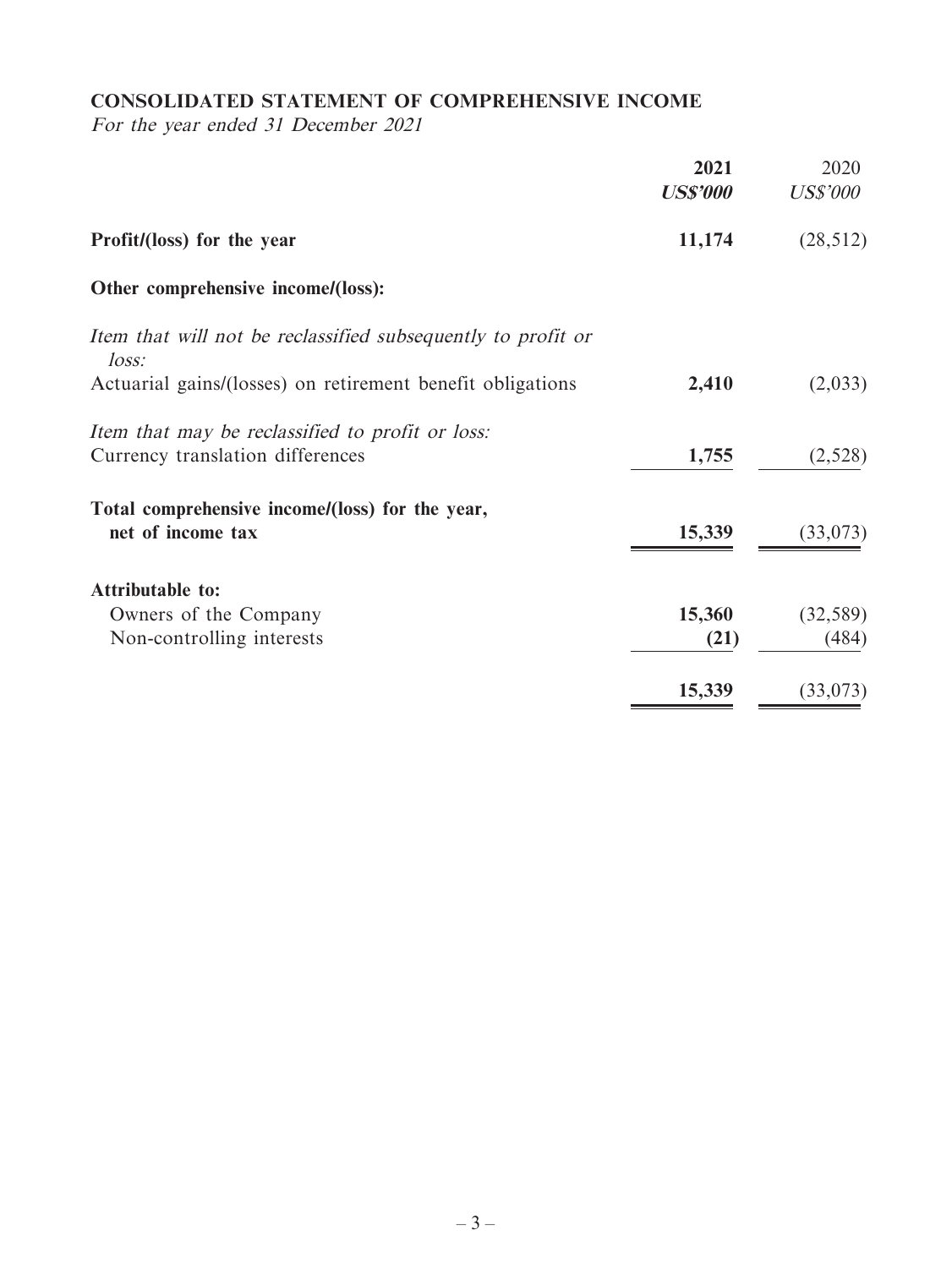# **CONSOLIDATED STATEMENT OF FINANCIAL POSITION**

As at 31 December 2021

|                                              |             | As at 31 December |                 |
|----------------------------------------------|-------------|-------------------|-----------------|
|                                              |             | 2021              | 2020            |
|                                              | <b>Note</b> | <b>US\$'000</b>   | <b>US\$'000</b> |
| <b>ASSETS</b>                                |             |                   |                 |
| <b>Non-current assets</b>                    |             |                   |                 |
| Property, plant and equipment                |             | 126,157           | 137,080         |
| Right-of-use assets                          |             | 34,297            | 30,178          |
| Intangible assets                            |             | 45,567            | 46,235          |
| Interests in joint ventures and associates   |             | 2,135             | 3,649           |
| Deferred income tax assets                   |             | 2,426             | 2,994           |
| Deposits, prepayments and other receivables  | 10          | 3,330             | 3,287           |
| <b>Total non-current assets</b>              |             | 213,912           | 223,423         |
| <b>Current assets</b>                        |             |                   |                 |
| Inventories                                  |             | 72,696            | 71,456          |
| Trade and other receivables                  | 10          | 171,971           | 171,999         |
| Prepaid income tax                           |             | 4,250             | 5,525           |
| Cash and bank balances                       |             | 99,149            | 66,198          |
| Restricted cash                              |             | 16                | 15              |
| Derivative financial instruments             |             | 1                 |                 |
| <b>Total current assets</b>                  |             | 348,083           | 315,193         |
| <b>Total assets</b>                          |             | 561,995           | 538,616         |
| <b>EQUITY</b>                                |             |                   |                 |
| Equity attributable to owners of the Company |             |                   |                 |
| Share capital                                |             | 10,341            | 10,341          |
| Other reserves                               | 12          | 1,610             | (2, 555)        |
| Retained earnings                            |             | 189,513           | 178,318         |
|                                              |             | 201,464           | 186,104         |
| <b>Non-controlling interests</b>             |             | 2,407             | 2,490           |
| <b>Total equity</b>                          |             | 203,871           | 188,594         |
|                                              |             |                   |                 |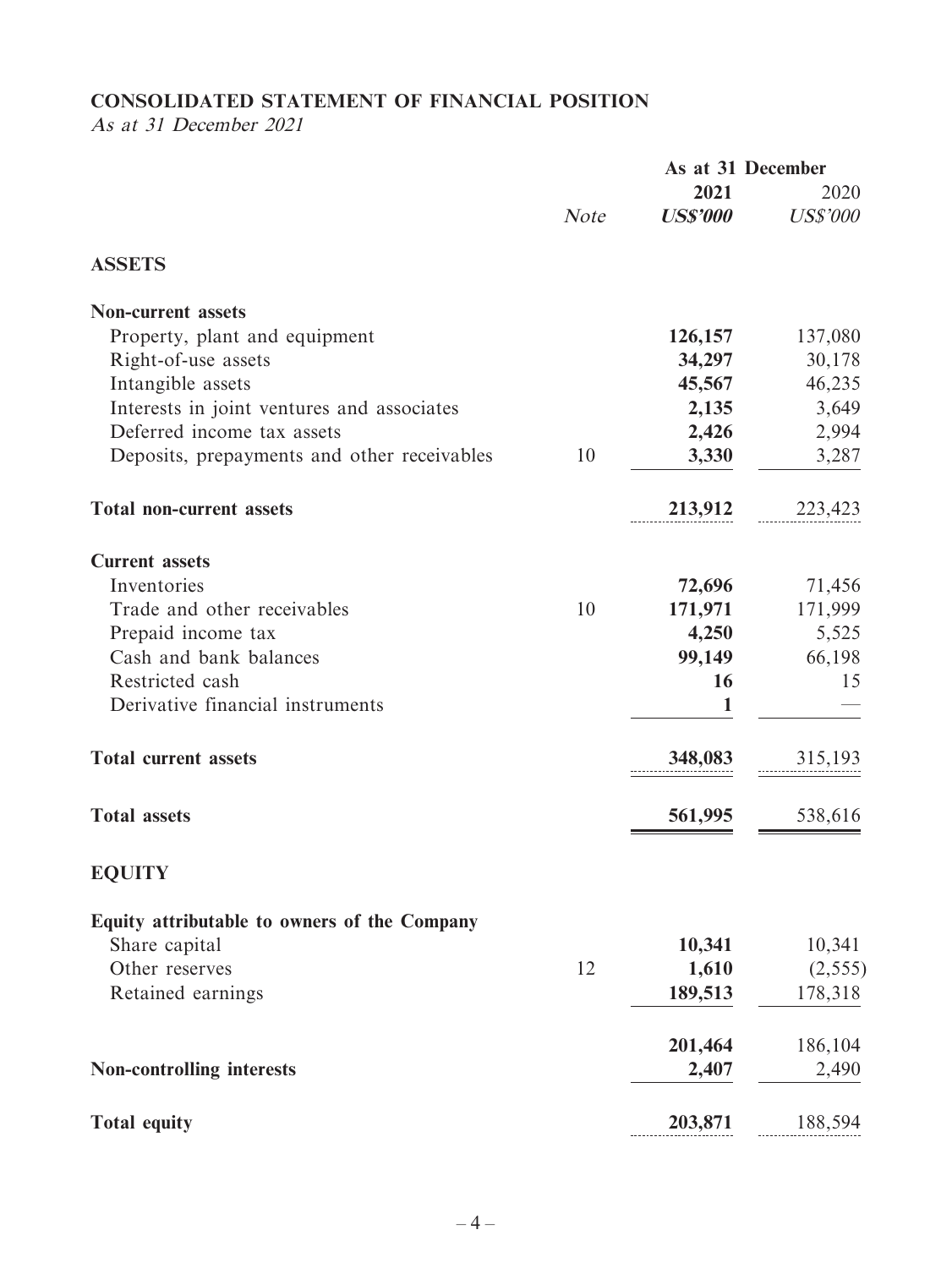|                                      | As at 31 December |                        |                 |  |
|--------------------------------------|-------------------|------------------------|-----------------|--|
|                                      |                   | 2021                   | 2020            |  |
|                                      | <b>Note</b>       | <i><b>US\$'000</b></i> | <b>US\$'000</b> |  |
| <b>LIABILITIES</b>                   |                   |                        |                 |  |
| <b>Non-current liabilities</b>       |                   |                        |                 |  |
| <b>Borrowings</b>                    |                   | 5,000                  | 25,600          |  |
| Lease liabilities                    |                   | 26,581                 | 22,412          |  |
| Retirement benefit obligations       |                   | 11,175                 | 13,061          |  |
| Deferred income tax liabilities      |                   | 3,100                  | 3,757           |  |
| <b>Total non-current liabilities</b> |                   | 45,856                 | 64,830          |  |
| <b>Current liabilities</b>           |                   |                        |                 |  |
| Trade and other payables             | 11                | 154,387                | 139,173         |  |
| <b>Borrowings</b>                    |                   | 144,769                | 134,990         |  |
| Lease liabilities                    |                   | 4,833                  | 3,775           |  |
| Derivative financial instruments     |                   |                        | 129             |  |
| Current income tax liabilities       |                   | 8,279                  | 7,125           |  |
| <b>Total current liabilities</b>     |                   | 312,268                | 285,192         |  |
| <b>Total liabilities</b>             |                   | 358,124                | 350,022         |  |
| Total equity and liabilities         |                   | 561,995                | 538,616         |  |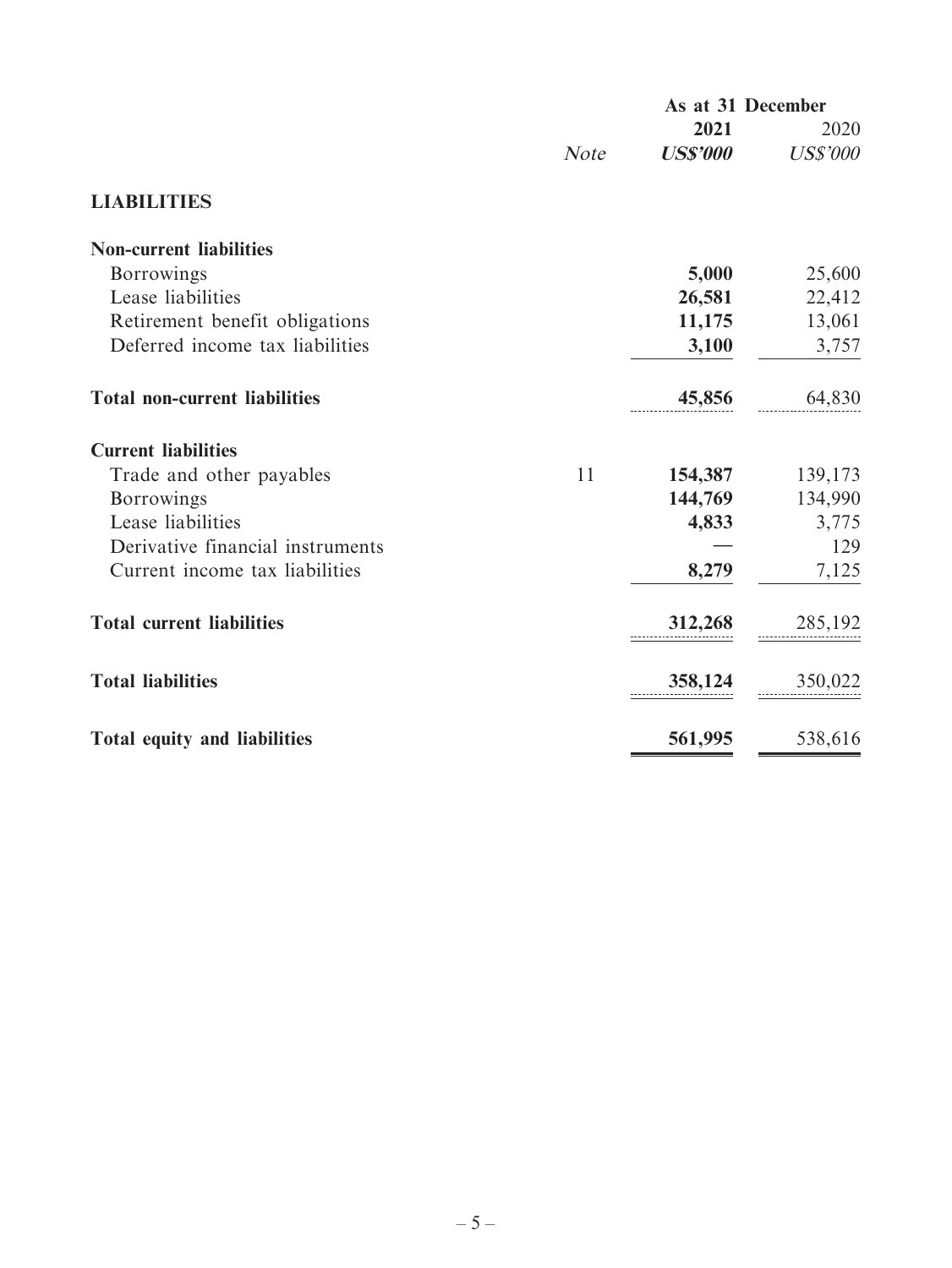### **NOTES TO THE CONSOLIDATED FINANCIAL STATEMENTS**

For the year ended 31 December 2021

#### **1. GENERAL INFORMATION**

Luen Thai Holdings Limited (the "Company") is an investment holding company. The Company and its subsidiaries (together the "Group") are principally engaged in the manufacturing and trading of apparels and accessories. The Group has manufacturing plants in the People's Republic of China (the "PRC"), Cambodia, the Philippines, India and Myanmar.

#### **2. BASIS OF PREPARATION**

The consolidated financial statements of the Group have been prepared in accordance with Hong Kong Financial Reporting Standards ("HKFRS") and the disclosure requirements of the Hong Kong Companies Ordinance Cap. 622.

The consolidated financial statements have been prepared under the historical cost convention, except for certain financial assets and liabilities (derivative instruments) which are measured at fair value through profit or loss, and plan assets under defined benefit plans, which are measured at fair value.

The preparation of financial statements in conformity with HKFRS requires the use of certain critical accounting estimates. It also requires management to exercise its judgment in the process of applying the Group's accounting policies.

#### **Changes in accounting policies and disclosures**

#### **(a) Amended standards adopted by the Group**

The Group has applied the following amended standards for the first time for their annual reporting period commencing on or after 1 January 2021:

Amendment to HKFRS 16 Covid-19-Related Rent Concessions beyond 30 June 2021 Amendments to HKFRS 9, HKAS 39, HKFRS 7, HKFRS 4 and HKFRS 16 Interest Rate Benchmark Reform — Phase 2

The Group has elected to adopt early the amendment to HKFRS 16 on Covid-19-Related Rent Concessions beyond 30 June 2021.

The other amendments listed above did not have any impact on the amounts recognized in prior periods and are not expected to significantly affect the current of future periods.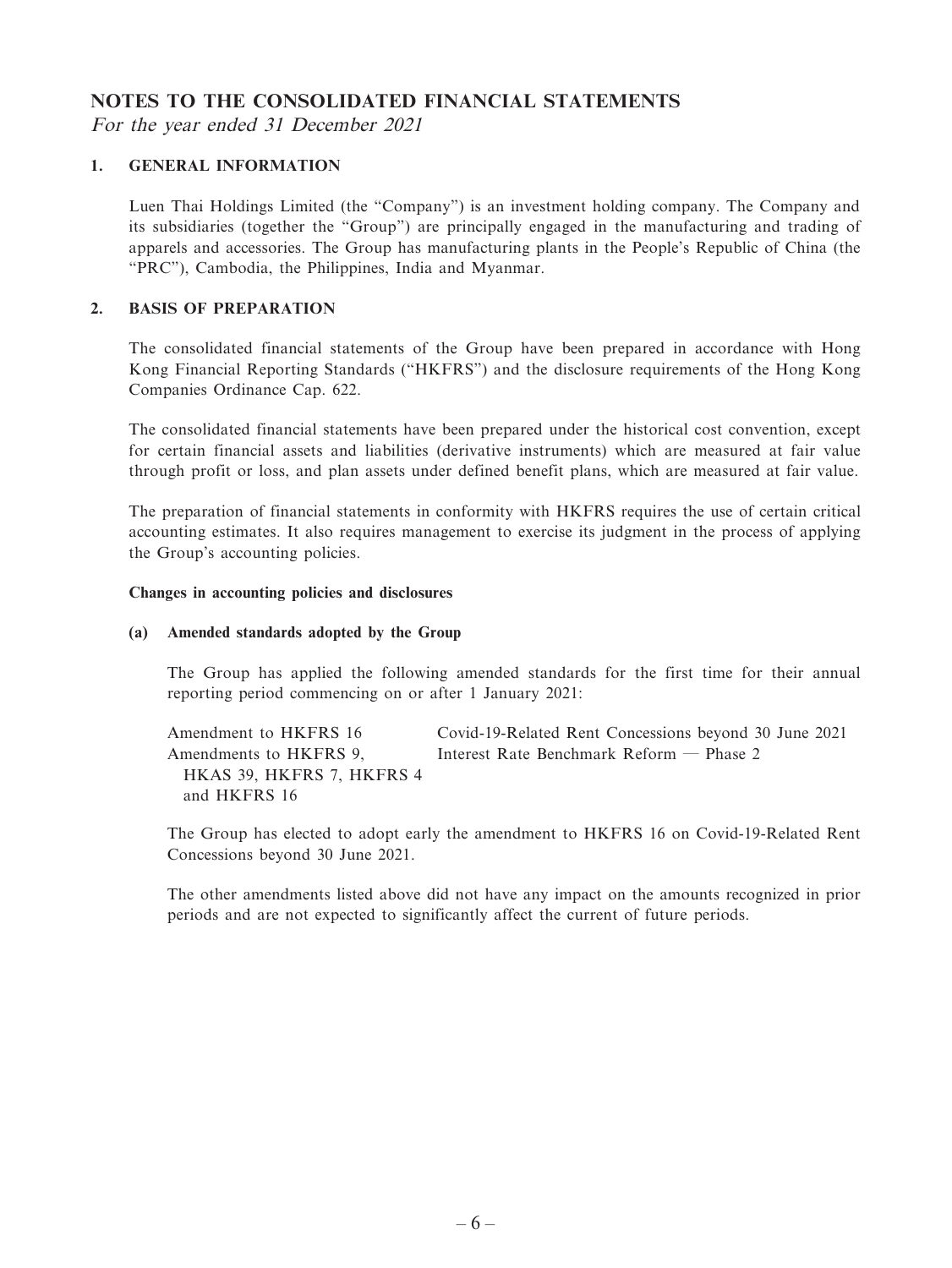#### **(b) New and amended standards, improvements, interpretation and accounting guideline not yet adopted by the Group**

A new accounting standard and certain amendments to existing standards, improvements, interpretation and accounting guideline have been published but are not effective for the financial year beginning on or after 1 January 2021 reporting periods and have not been early adopted by the Group.

#### **Effective for annual periods beginning on or after**

| Amendments to Annual<br>Improvements Project                  | Annual Improvements to<br>HKFRSs 2018-2020                                                                                                    | 1 January 2022   |
|---------------------------------------------------------------|-----------------------------------------------------------------------------------------------------------------------------------------------|------------------|
| Amendments to HKFRS 3,<br>HKAS 16 and HKAS 37                 | Narrow-scope Amendments                                                                                                                       | 1 January 2022   |
| Amendments to Accounting<br>Guideline 5                       | Merger Accounting for Common<br>Control Combination                                                                                           | 1 January 2022   |
| <b>HKFRS 17</b>                                               | Insurance Contracts and the<br>related Amendments                                                                                             | 1 January 2023   |
| Amendments to HKAS 1                                          | Classification of Liabilities as<br>Current or Non-current                                                                                    | 1 January 2023   |
| Amendments to HKAS 1 and<br><b>HKFRS</b> Practice Statement 2 | Disclosure of Accounting Policies 1 January 2023                                                                                              |                  |
| Hong Kong Interpretation 5                                    | Presentation of Financial<br>$Statements$ - Classification by<br>the Borrower of a Term Loan<br>that Contains a Repayment on<br>Demand Clause | 1 January 2023   |
| Amendments to HKAS 8                                          | Definition of Accounting<br>Estimates                                                                                                         | 1 January 2023   |
| Amendments to HKAS 12                                         | Deferred Tax Related to Assets<br>and Liabilities arising from a<br>Single Transaction                                                        | 1 January 2023   |
| Amendments to HKFRS 10 and<br>HKAS <sub>28</sub>              | Sale or Contribution of Assets<br>between an Investor and Its<br>Associate or Joint Venture                                                   | To be determined |

The Amendments to HKAS 12 require companies to recognize deferred tax on transactions that, on initial recognition, give rise to equal amounts of taxable and deductible temporary differences. They will typically apply to transactions such as leases of lessees and decommissioning obligations and will require the recognition of additional deferred tax assets and liabilities.

As a result, deferred taxes arising from certain right-of-use assets and lease liabilities in the Group are expected to be recognized. The Group is assessing and quantifying the impact at the moment.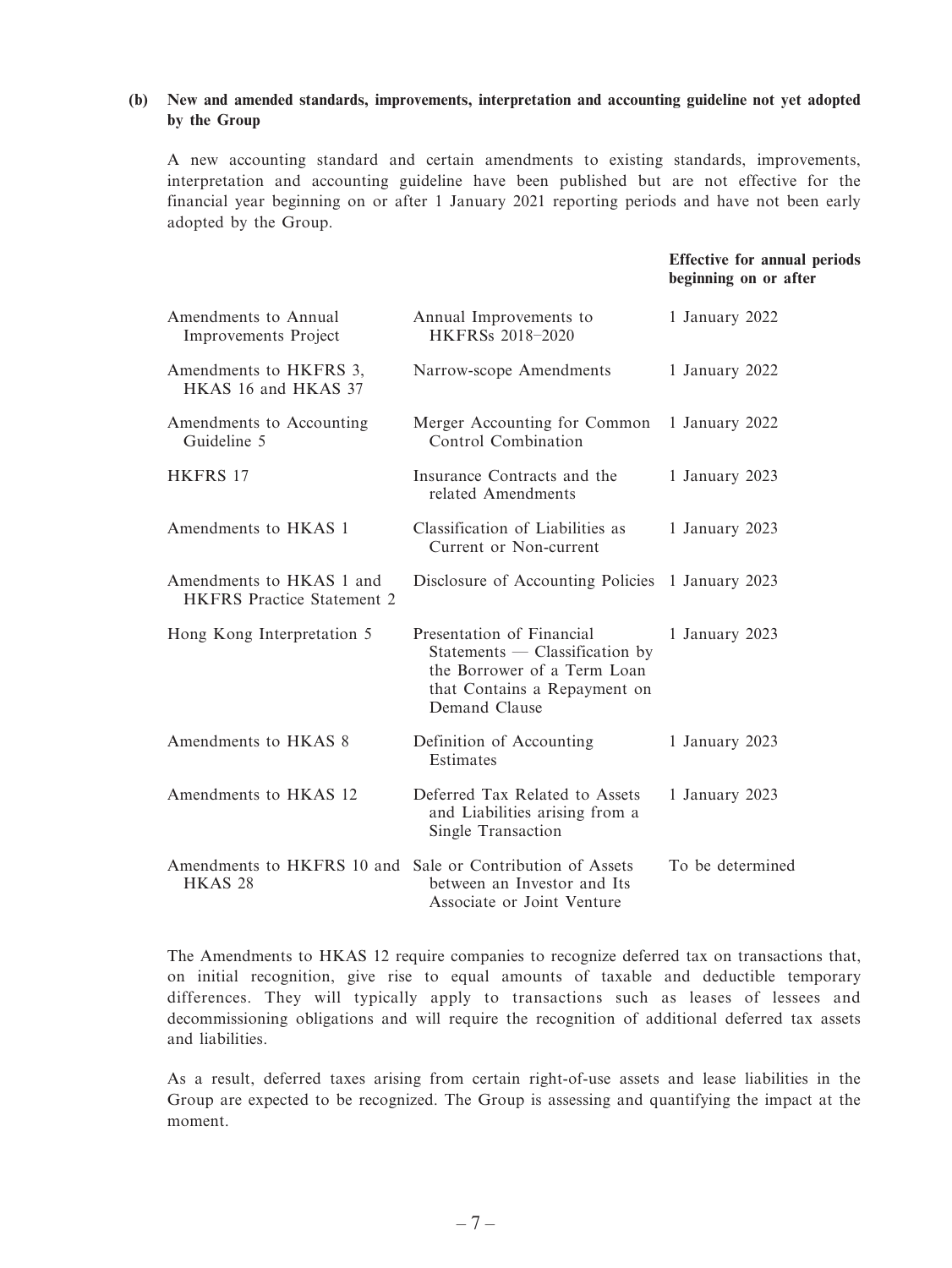Mandatory for financial years commencing on or after 1 January 2023, at this stage, the Group does not intend to adopt the standard before its effective date.

Other than the aforementioned amendments, the new accounting standard and other amendments to existing standards, improvements, interpretation and accounting guideline are not expected to have a material impact on the Group in the current or future reporting periods and on foreseeable future transactions.

#### **3. SEGMENT INFORMATION**

The Group is principally engaged in the manufacturing and trading of apparels and accessories. Revenue mainly consists of sales revenue from apparels and accessories.

The executive directors have been identified as the chief operating decision-maker. The executive directors have determined the operating segments based on the reports reviewed by them that are used to make strategic decisions. The executive directors exclude certain one-off items that might not occur regularly, and which introduce volatility into the results of the segment.

The executive directors assess the performance of each segment based on a measure of segment profit primarily. Assets and liabilities of the Group are regularly reviewed on a consolidated basis. The segment information provided to the executive directors for the reportable segments for the years ended 31 December 2021 and 2020 is as follows:

|                                                  | <b>Apparel</b><br><b>US\$'000</b> | <b>Accessories</b><br><b>US\$'000</b> | <b>Total</b><br><b>US\$'000</b> |
|--------------------------------------------------|-----------------------------------|---------------------------------------|---------------------------------|
| For the year ended 31 December 2021              |                                   |                                       |                                 |
| Revenue (from external customers)                | 475,623                           | 320,036                               | 795,659                         |
| Revenue from contracts                           |                                   |                                       |                                 |
| - At a point in time                             | 475,402                           | 319,710                               | 795,112                         |
| Others $-$ rental income                         | 221                               | 326                                   | 547                             |
|                                                  | 475,623                           | 320,036                               | 795,659                         |
| Segment profit for the year                      | 9,481                             | 13,951                                | 23,432                          |
| Profit for the year includes:                    |                                   |                                       |                                 |
| Depreciation and amortization                    | (10, 948)                         | (12, 035)                             | (22, 983)                       |
| Reversal of provision for loss allowances of     |                                   |                                       |                                 |
| trade receivables                                | 241                               | 30                                    | 271                             |
| Provision for obsolete inventories               | (76)                              | (858)                                 | (934)                           |
| Share of losses of joint ventures and associates | (2,014)                           |                                       | (2,014)                         |
| Finance income                                   | 258                               | 293                                   | 551                             |
| Finance costs                                    | (2,530)                           | (3,202)                               | (5, 732)                        |
| Income tax expense                               | (3,366)                           | (139)                                 | (3,505)                         |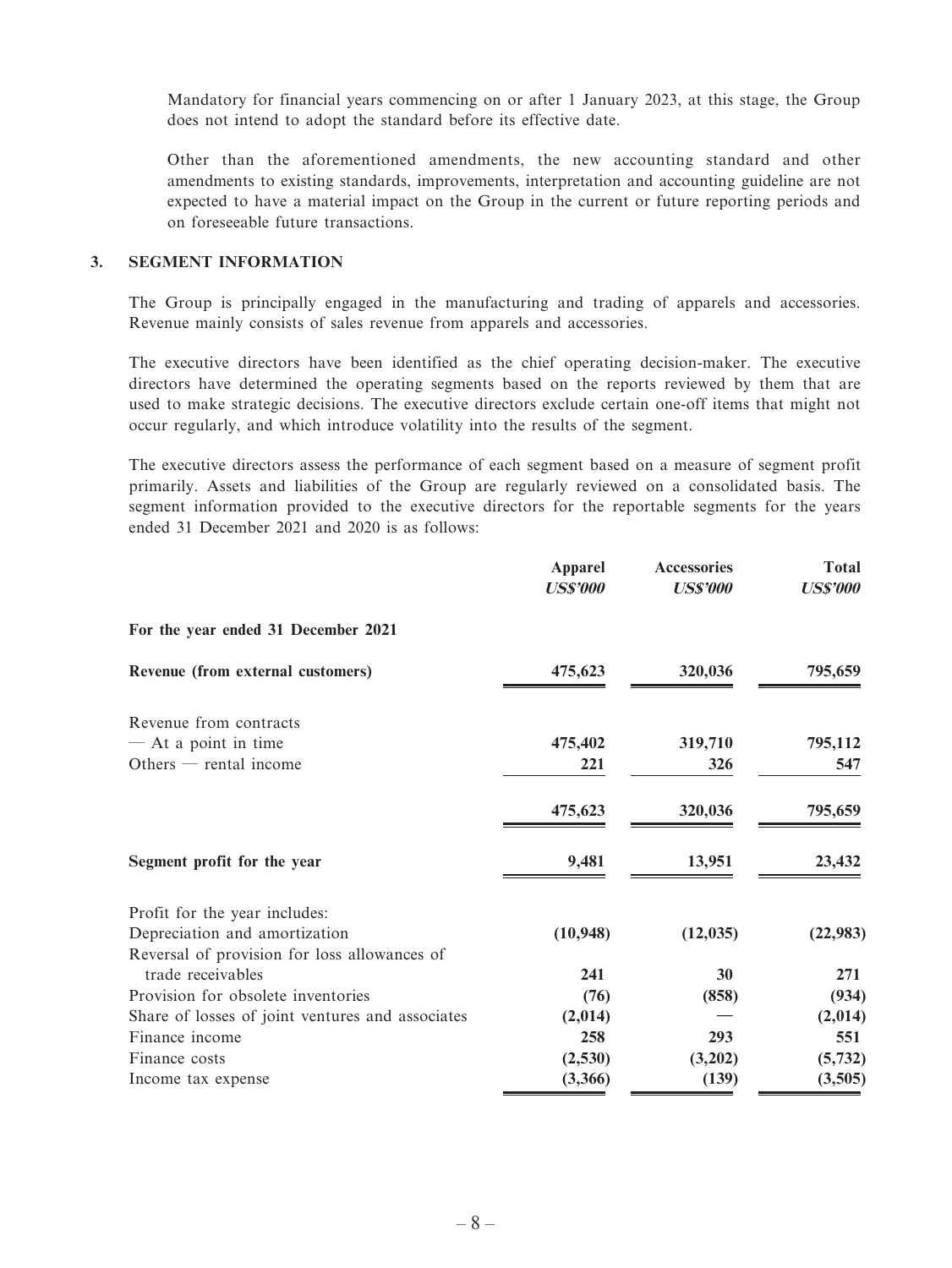|                                                    | Apparel<br><b>US\$'000</b> | Accessories<br><b>US\$'000</b> | Total<br><b>US\$'000</b> |
|----------------------------------------------------|----------------------------|--------------------------------|--------------------------|
| For the year ended 31 December 2020                |                            |                                |                          |
| Revenue (from external customers)                  | 407,899                    | 289,430                        | 697,329                  |
| Revenue from contracts                             |                            |                                |                          |
| $-$ At a point in time<br>Others $-$ rental income | 407,899                    | 289,394<br>36                  | 697,293<br>36            |
|                                                    | 407,899                    | 289,430                        | 697,329                  |
| Segment loss for the year                          | (1,316)                    | (6,274)                        | (7, 590)                 |
| Loss for the year includes:                        |                            |                                |                          |
| Depreciation and amortization                      | (9,375)                    | (12,305)                       | (21,680)                 |
| Provision for loss allowances of trade             |                            |                                |                          |
| receivables                                        | (153)                      | (503)                          | (656)                    |
| Reversal of provision/(provision) for obsolete     |                            |                                |                          |
| inventories                                        | 1,560                      | (2, 433)                       | (873)                    |
| Share of losses of joint ventures                  | (836)                      |                                | (836)                    |
| Finance income                                     | 296                        | 90                             | 386                      |
| Finance costs                                      | (1, 435)                   | (4,281)                        | (5,716)                  |
| Income tax (expense)/credit                        | (1,350)                    | 440                            | (910)                    |

The revenue from external parties is derived from numerous external customers and the revenue reported to management is measured in a manner consistent with that in the consolidated statement of profit or loss. Management assesses the performance of the operating segments based on a measure of profit/(loss) before corporate expenses for the year.

A reconciliation of total segment profit/(loss) to the profit/(loss) for the year is provided as follows:

|                                    | 2021<br><b>US\$'000</b> | 2020<br><i>US\$'000</i> |
|------------------------------------|-------------------------|-------------------------|
| Segment profit/(loss) for the year | 23,432                  | (7,590)                 |
| Corporate expenses (Note i)        | (11, 464)               | (8,667)                 |
| One-off items (Note ii)            | (794)                   | (12, 255)               |
| Profit/(loss) for the year         | 11,174                  | (28, 512)               |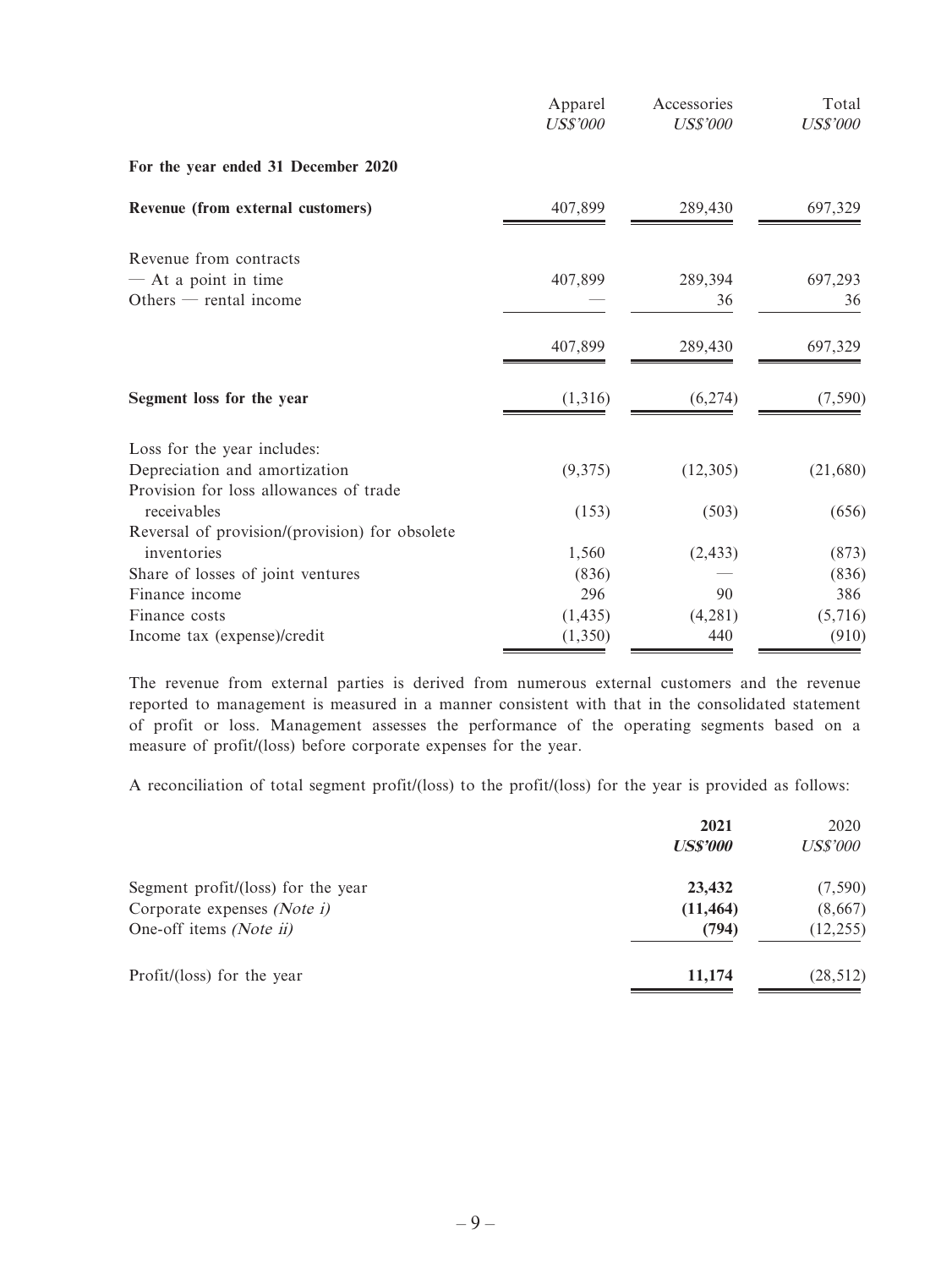#### Notes:

- (i) Corporate expenses represent general corporate expenses such as executive salaries and other unallocated general and administrative expenses.
- (ii) For the year ended 31 December 2021, one-off items represent provision for obsolete inventories and provision for impairment on property, plant and equipment in one of the Group's factories in the Philippines due to the destruction caused by a typhoon incident (2020: gain on the derecognition of leases due to downsizing, bad debt provision and write-off of accounts receivables and termination expenses).

|                                                    | 2021            | 2020            |
|----------------------------------------------------|-----------------|-----------------|
|                                                    | <b>US\$'000</b> | <b>US\$'000</b> |
| Analysis of revenue by category                    |                 |                 |
| Sales of garment, textile products and accessories | 787,365         | 688,575         |
| Others                                             | 8,294           | 8,754           |
| Total revenue                                      | 795,659         | 697,329         |

The Group's revenue is mainly derived from customers located in the United States of America (the "United States"), the PRC, Europe, Canada and Japan, while the Group's business activities are conducted predominantly in Hong Kong, the PRC, the Philippines, Cambodia, the United States and Myanmar.

|                                              | 2021<br><b>US\$'000</b> | 2020<br><b>US\$'000</b> |
|----------------------------------------------|-------------------------|-------------------------|
| Analysis of revenue by geographical location |                         |                         |
| United States                                | 402,054                 | 337,735                 |
| PRC (including Hong Kong and Macao)          | 148,109                 | 122,799                 |
| Europe                                       | 139,198                 | 128,242                 |
| Japan                                        | 33,253                  | 35,236                  |
| Canada                                       | 21,324                  | 18,163                  |
| Others                                       | 51,721                  | 55,154                  |
|                                              | 795,659                 | 697,329                 |

Revenue is allocated based on the countries where the Group's customers are located.

For the year ended 31 December 2021, revenue of approximately US\$149,803,000 (2020: US\$138,023,000), US\$147,697,000 (2020: US\$134,734,000) and US\$82,135,000 (2020: US\$73,179,000) are derived from three (2020: same) single external customers whose sales account for more than 10% of the total revenue. These revenues are attributable to the segments of apparel and accessories.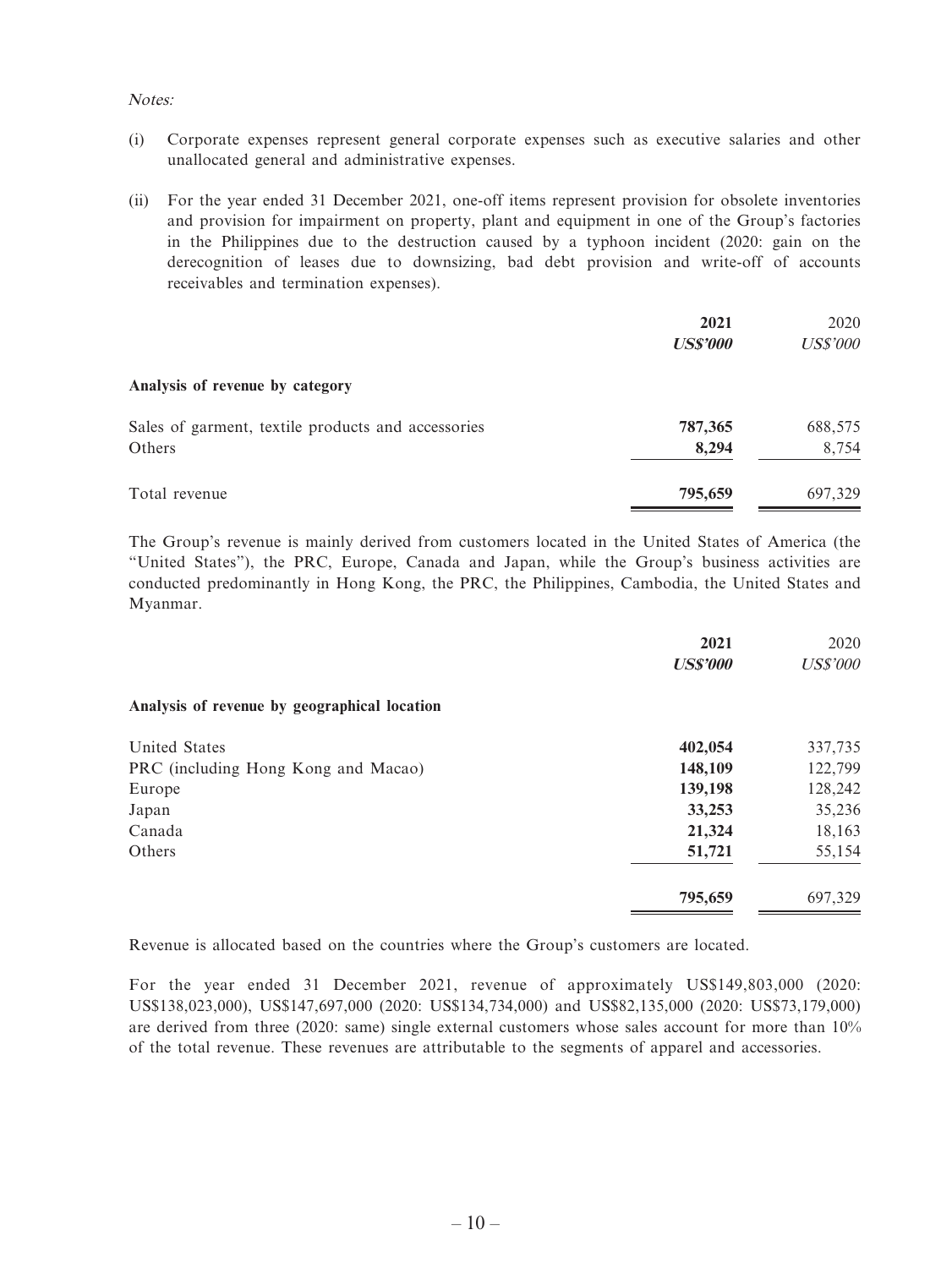An analysis of the Group's non-current assets other than deferred income tax assets and deposits by geographical location in which the assets are located is as follows:

|                                                         | 2021<br><b>US\$'000</b> | 2020<br><b>US\$'000</b> |
|---------------------------------------------------------|-------------------------|-------------------------|
| Analysis of non-current assets by geographical location |                         |                         |
| PRC (including Hong Kong and Macao)                     | 75,463                  | 77,786                  |
| Cambodia                                                | 66,675                  | 67,352                  |
| Philippines                                             | 35,020                  | 34,930                  |
| Myanmar                                                 | 23,378                  | 27,133                  |
| Vietnam                                                 | 2,405                   | 2,636                   |
| Thailand                                                | 325                     | 1,336                   |
| Others                                                  | 6,007                   | 6,788                   |
|                                                         | 209,273                 | 217,961                 |

As a practical expedient, no disclosure was made for the aggregate amount of the transaction price allocated to the performance obligations that are unsatisfied (or partially unsatisfied) as at 31 December 2021 (2020: same), because such performance obligations are part of contracts having an original expected duration of one year or less.

#### **4. OTHER INCOME AND OTHER GAINS — NET**

|                                                               | 2021            | 2020            |
|---------------------------------------------------------------|-----------------|-----------------|
|                                                               | <b>US\$'000</b> | <b>US\$'000</b> |
| Fair value gains/(losses) on derivative financial instruments |                 |                 |
| - net gains/(losses) on forward foreign exchange contracts    | 1               | (129)           |
| Net (losses)/gains on settlement of forward foreign exchange  |                 |                 |
| contracts                                                     | (48)            | 19              |
| Net foreign exchange (losses)/gains                           | (960)           | 1,375           |
| Trademark licensing income from an associate                  | 1,700           |                 |
| Loan forgiveness income                                       | 593             |                 |
| Others                                                        | 35              |                 |
|                                                               | 1,321           | 1,265           |
| 5.<br><b>OPERATING PROFIT/(LOSS)</b>                          |                 |                 |
|                                                               | 2021            | 2020            |
|                                                               | <b>US\$'000</b> | <b>US\$'000</b> |
| Employee benefit expenses                                     | 198,308         | 202,296         |
| Losses on disposals of property, plant and equipment $-$ net  | 829             | 1,554           |
| Depreciation of property, plant and equipment                 | 18,014          | 16,682          |
| Depreciation of right-of-use assets                           | 6,065           | 5,541           |
| Amortization of intangible assets                             | 668             | 657             |
| Provision for obsolete inventories                            | 1,439           | 873             |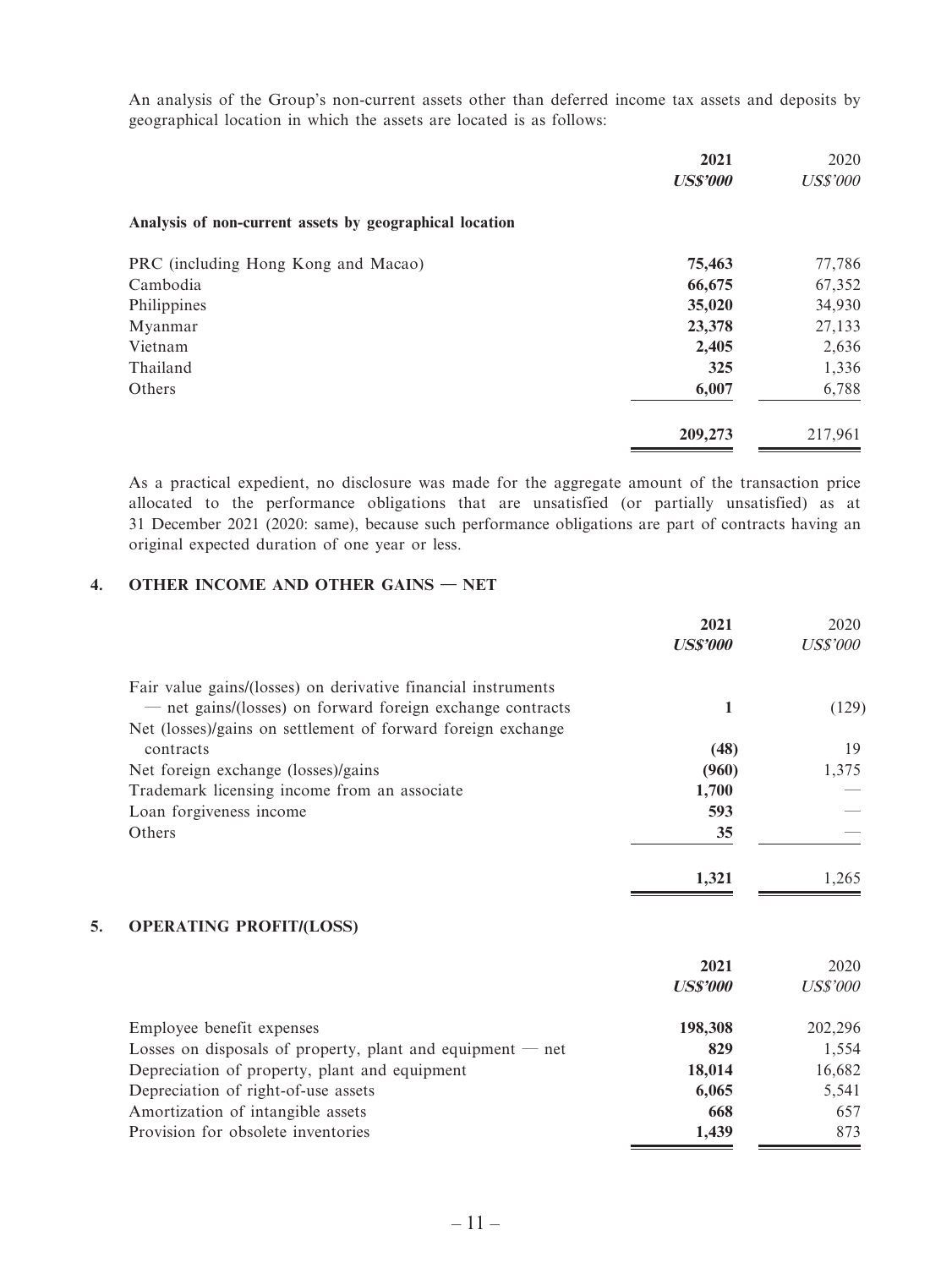#### **6. FINANCE COSTS — NET**

|                                       | 2021<br><b>US\$'000</b> | 2020<br><b>US\$'000</b> |
|---------------------------------------|-------------------------|-------------------------|
| Interest expense on lease liabilities | (2,018)                 | (1,997)                 |
| Interest expense on bank borrowings   | (3,714)                 | (3,719)                 |
| Finance costs                         | (5, 732)                | (5,716)                 |
| Interest income from bank deposits    | 384                     | 301                     |
| Other interest income                 | 167                     | 85                      |
| Finance income                        | 551                     | 386                     |
| Finance costs $-$ net                 | (5,181)                 | (5, 330)                |

#### **7. INCOME TAX EXPENSE**

Hong Kong profits tax has been provided at the rate of 16.5% (2020: 16.5%) on the estimated assessable profit for the year. Under the two-tiered profits tax rates regime passed by the Hong Kong Legislative Council in March 2018, the first HK\$2,000,000 of profits of qualifying corporation will be taxed at 8.25%, and profits above HK\$2,000,000 will be taxed at 16.5%. For the year ended 31 December 2021 and 2020, only one subsidiary of the Group is entitled to this tax benefit. The profits of other Group entities incorporated in Hong Kong not qualifying for the two-tiered profit tax regime are continued to be taxed at the flat rate of 16.5%.

Taxation on overseas profits has been calculated on the estimated assessable profit for the year at the rates of taxation prevailing in the countries in which the Group operates.

|                               | 2021<br><b>US\$'000</b> | 2020<br><b>US\$'000</b> |
|-------------------------------|-------------------------|-------------------------|
| Current income tax            | 3,827                   | 2,140                   |
| Over-provision in prior years | (52)                    | (100)                   |
| Deferred income tax           | (270)                   | (1, 130)                |
| Income tax expense            | 3,505                   | 910                     |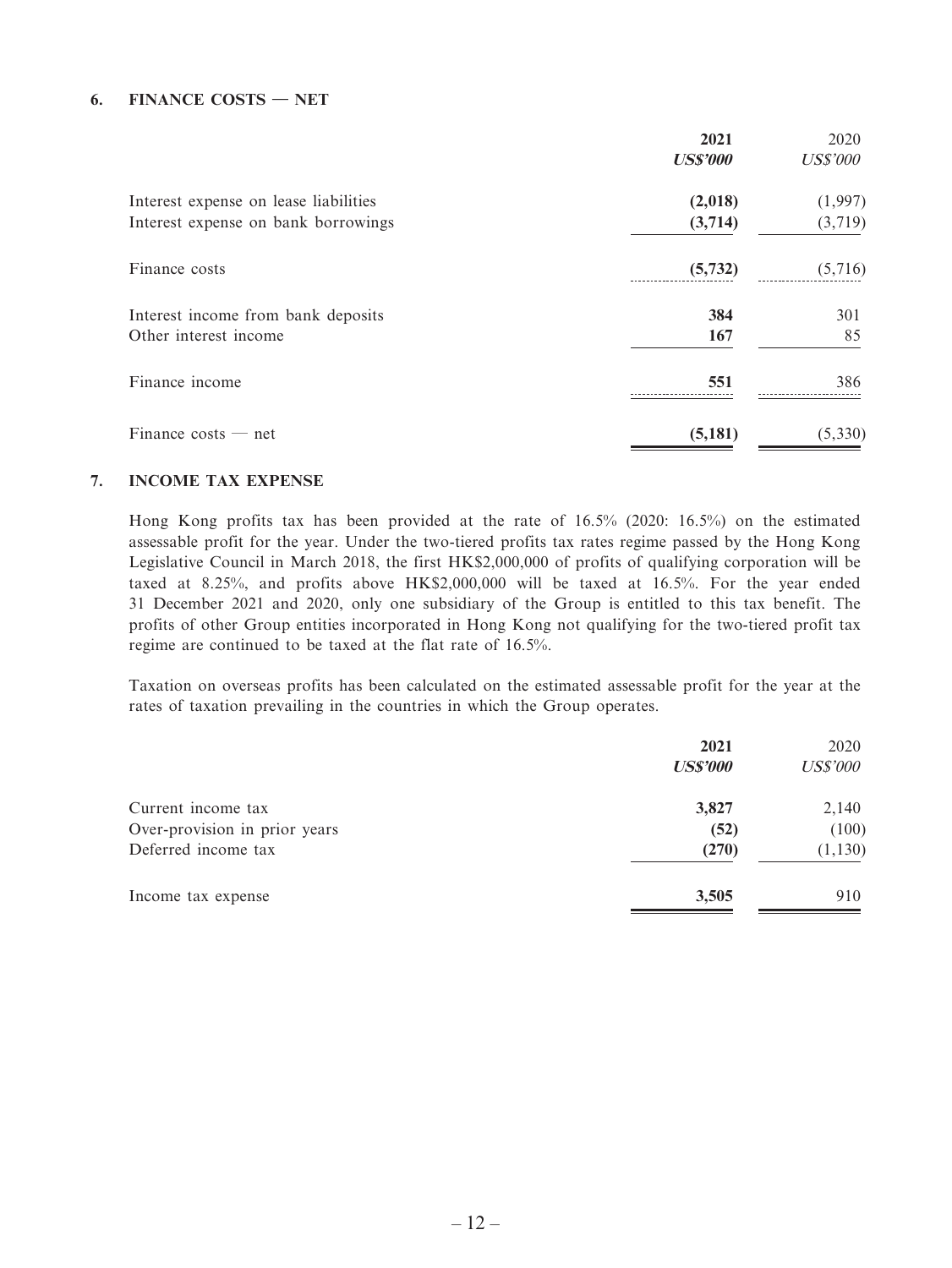#### Notes:

(i) The Inland Revenue Department ("IRD") has been reviewing the eligibility of a Hong Kong incorporated subsidiary's 50% or 100% offshore profits claim for previous years.

In respect of the Hong Kong incorporated subsidiary, the IRD tentatively disallowed the 50% or 100% offshore profits claim for the previous years and issued notices of additional assessments/assessments for the years of assessment 2000/01 to 2014/15 on the basis of no 50:50 apportionment for 2000/01 to 2011/12 and no 100% offshore profit for 2012/13 to 2014/15 with the amount of US\$3,820,000 (equivalent to approximately HK\$29,797,000). The subsidiary has lodged objections against the above assessments for 2000/01 to 2014/15 by the statutory deadlines. The tax provisions made as at 31 December 2021 for the years of assessment 2000/01 to 2020/21 were approximately US\$811,000 (equivalent to approximately HK\$6,323,000). Pending settlement of the objections, it has paid a total sum of US\$3,695,000 (equivalent to approximately HK\$28,823,000) in the form of tax reserve certificates in respect of the tax in dispute up to and including the year of assessment 2014/15.

Management has thoroughly revisited the situations and concluded that there are grounds for the Hong Kong incorporated subsidiary to sustain its 50% or 100% offshore tax filing position. Management considers the tax provisions made in relation to the abovementioned case to be adequate but not excessive.

(ii) In prior years, an overseas tax authority ("Tax Authority") performed an assessment on the tax position of an overseas incorporated subsidiary for certain periods during the years ended 31 December 2016 and 2017 and issued a revised assessment to demand additional tax payment of US\$319,000. The overseas incorporated subsidiary lodged an objection letter against the above assessment. Up to date, no feedback from the Tax Authority was received.

The Tax Authority has also performed an assessment on another overseas incorporated subsidiary for the year ended 31 December 2016 and issued a revised assessment to demand additional tax payment, inclusive of penalties and interests, at US\$830,000. Management wrote a letter requesting for settlement on the underpaid tax amount on the condition of a waiver of the penalties and interests. During the year ended 31 December 2021, the Tax authority issued a revised letter and revised notification agreeing to waive 50% of the penalties and interests with a reassessed liability of US\$665,000. Management has filed a letter to the Tax Authority requesting for monthly instalment of the reassessed liability. Up to date, no feedback from the Tax Authority was received.

Despite the uncertain outcomes of the above cases, management has provided for the abovementioned amounts in full and considers the provisions as at 31 December 2021 to be adequate but not excessive.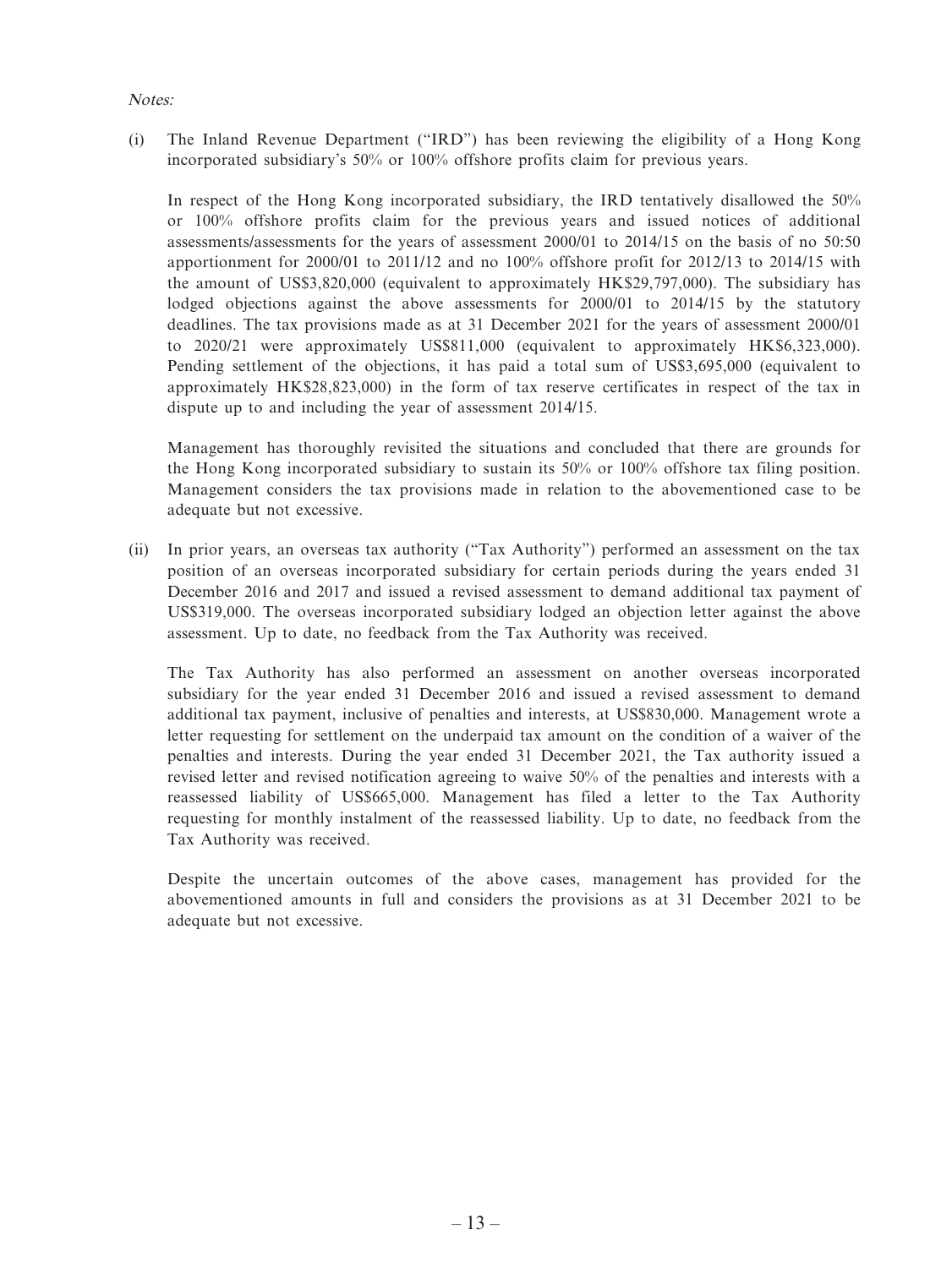#### **8. EARNINGS/(LOSS) PER SHARE**

#### **(a) Basic**

Basic earnings/(loss) per share is calculated by dividing the profit/(loss) attributable to owners of the Company by the weighted average number of ordinary shares in issue during the year.

|                                                                           | 2021      | 2020      |
|---------------------------------------------------------------------------|-----------|-----------|
| Profit/(loss) attributable to owners of the Company<br>(US\$'000)         | 11,195    | (28, 028) |
| Weighted average number of ordinary shares in issue<br><i>(thousands)</i> | 1,034,113 | 1,034,113 |
| Basic earnings/(loss) per share <i>(US cents per share)</i>               | 1.1       | (2.7)     |

#### **(b) Diluted**

Diluted earnings/(loss) per share for the years ended 31 December 2021 and 2020 is the same as the basic earnings/(loss) per share as there were no potential dilutive ordinary shares outstanding during the years.

#### **9. DIVIDENDS**

#### **Dividend not recognized at the end of the reporting period**

Subsequent to the end of the reporting period, a final dividend in respect of the year ended 31 December 2021 has been proposed by the Board of Directors of the Company, which is subject to approval by the shareholders in the forthcoming annual general meeting. The proposed dividend was not recognized as a liability at year end. The details and aggregate amount of the proposed dividend are as follows.

|                                                                                                                        | 2021<br><b>US\$'000</b> | 2020<br><i>US\$'000</i> |
|------------------------------------------------------------------------------------------------------------------------|-------------------------|-------------------------|
| Final dividend of US0.325 cent or equivalent to HK2.53 cents<br>(2020: Nil cent) per ordinary share for the year ended |                         |                         |
| 31 December 2021                                                                                                       | 3,361                   |                         |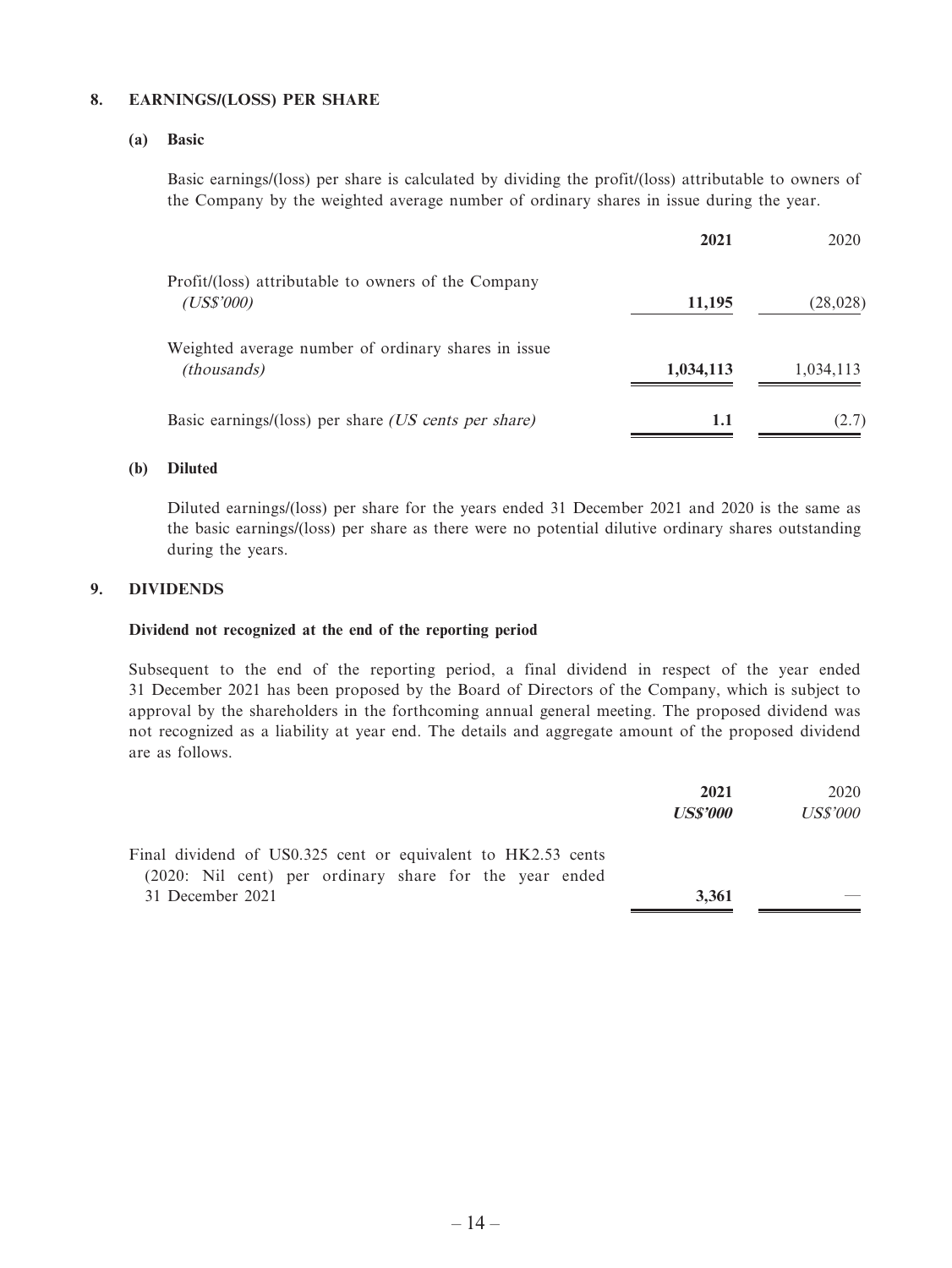#### **10. TRADE AND OTHER RECEIVABLES**

|                                             | 2021<br><b>US\$'000</b> | 2020<br><b>US\$'000</b> |
|---------------------------------------------|-------------------------|-------------------------|
| <b>Current portion</b>                      |                         |                         |
| Trade receivables                           | 94,577                  | 101,603                 |
| Less: loss allowances                       | (4,201)                 | (4, 478)                |
| Trade receivables $-$ net                   | 90,376                  | 97,125                  |
| Deposits, prepayments and other receivables | 57,974                  | 49,824                  |
| Amounts due from related parties            | 23,621                  | 25,032                  |
|                                             | 171,971                 | 171,999                 |
| Non-current portion                         |                         |                         |
| Deposits                                    | 2,213                   | 2,468                   |
| Others                                      | 1,117                   | 819                     |
|                                             | 3,330                   | 3,287                   |

The Group normally grants credit terms to its customers up to 120 days. The ageing analysis of the trade and bills receivables based on invoice date is as follows:

|                  | 2021            | 2020            |
|------------------|-----------------|-----------------|
|                  | <b>US\$'000</b> | <b>US\$'000</b> |
| $0$ to $30$ days | 60,055          | 60,920          |
| 31 to 60 days    | 18,387          | 24,396          |
| 61 to 90 days    | 10,323          | 7,979           |
| 91 to 120 days   | 1,524           | 2,470           |
| Over 120 days    | 4,288           | 5,838           |
|                  | 94,577          | 101,603         |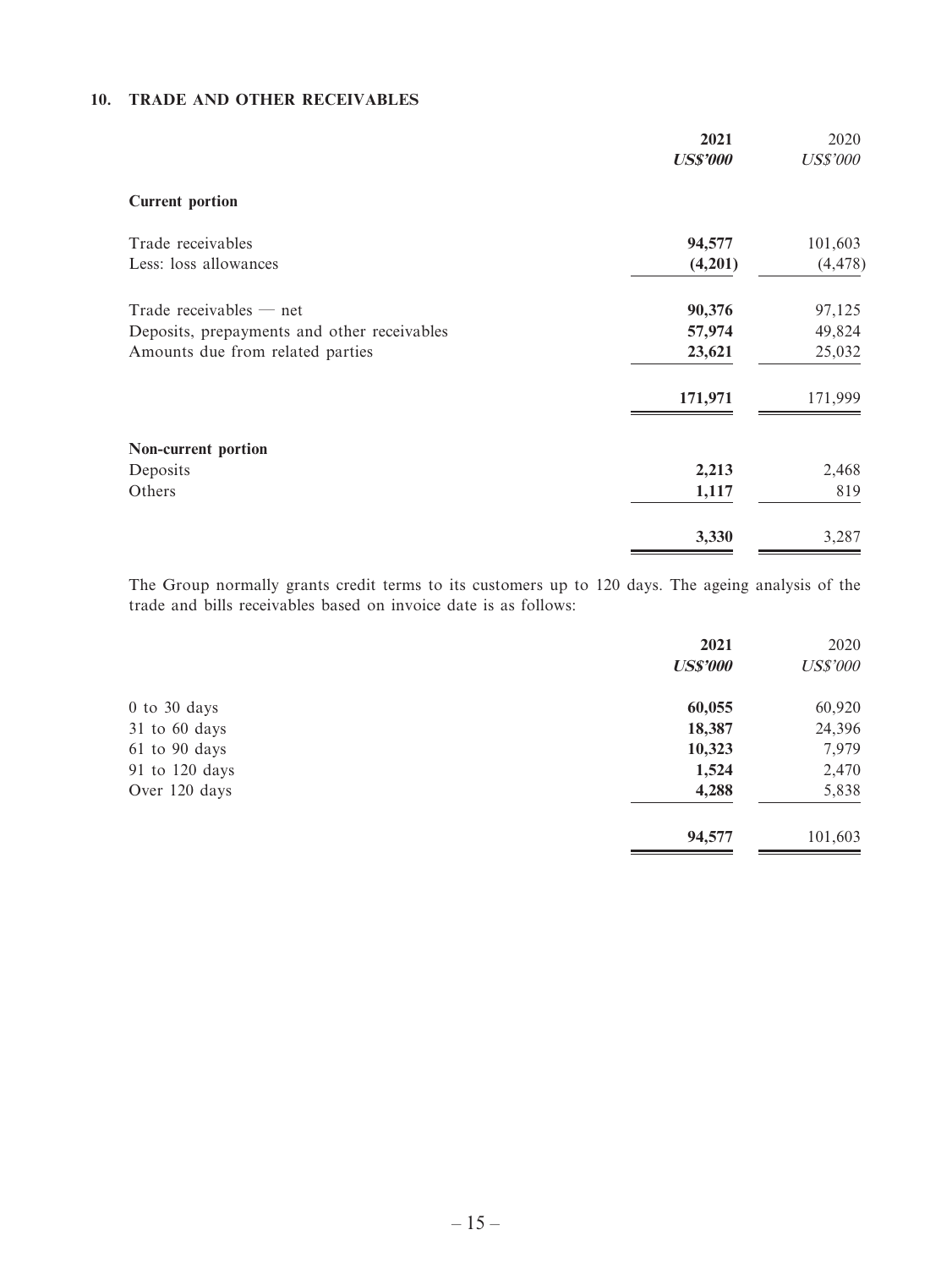#### **11. TRADE AND OTHER PAYABLES**

|                                | 2021<br><b>US\$'000</b> | 2020<br><b>US\$'000</b> |
|--------------------------------|-------------------------|-------------------------|
|                                |                         |                         |
| Trade and bills payables       | 81,134                  | 72,313                  |
| Contract liabilities           | 45                      | 598                     |
| Other tax payables             | 10,345                  | 10,359                  |
| Accrued wages and salaries     | 23,889                  | 20,064                  |
| Contingent liabilities         | 16,965                  | 16,965                  |
| Others                         | 20,350                  | 17,689                  |
| Amounts due to related parties | 1,659                   | 1,185                   |
|                                | 154,387                 | 139,173                 |

At 31 December 2021 and 2020, the ageing analysis of the trade and bills payables based on invoice date is as follows:

| 2021<br><b>US\$'000</b> | 2020<br><b>US\$'000</b> |
|-------------------------|-------------------------|
| 66,577                  | 55,366                  |
| 3,376                   | 9,543                   |
| 6,326                   | 5,727                   |
| 4,855                   | 1,677                   |
| 81,134                  | 72,313                  |
|                         |                         |

#### **12. OTHER RESERVES**

|                                                    |                 |                 | <b>Employment</b> |                 |                 |
|----------------------------------------------------|-----------------|-----------------|-------------------|-----------------|-----------------|
|                                                    | Capital         | Other capital   | <b>benefits</b>   | <b>Exchange</b> |                 |
|                                                    | reserve         | reserves        | reserve           | reserve         | <b>Total</b>    |
|                                                    | <b>US\$'000</b> | <b>US\$'000</b> | <i>US\$'000</i>   | <b>US\$'000</b> | <b>US\$'000</b> |
| At 1 January 2020                                  | 7,891           | (2,795)         | 2,640             | (5,730)         | 2,006           |
| Currency translation differences                   |                 |                 | 844               | (3,372)         | (2,528)         |
| Actuarial losses on retirement benefit obligations |                 |                 | (2,033)           |                 | (2,033)         |
| At 31 December 2020                                | 7,891           | (2,795)         | 1,451             | (9,102)         | (2, 555)        |
| At 1 January 2021                                  | 7,891           | (2,795)         | 1,451             | (9,102)         | (2, 555)        |
| Currency translation differences                   |                 |                 | (467)             | 2,222           | 1,755           |
| Actuarial gains on retirement benefit obligations  |                 |                 | 2,410             |                 | 2,410           |
| At 31 December 2021                                | 7,891           | (2,795)         | 3,394             | (6,880)         | 1,610           |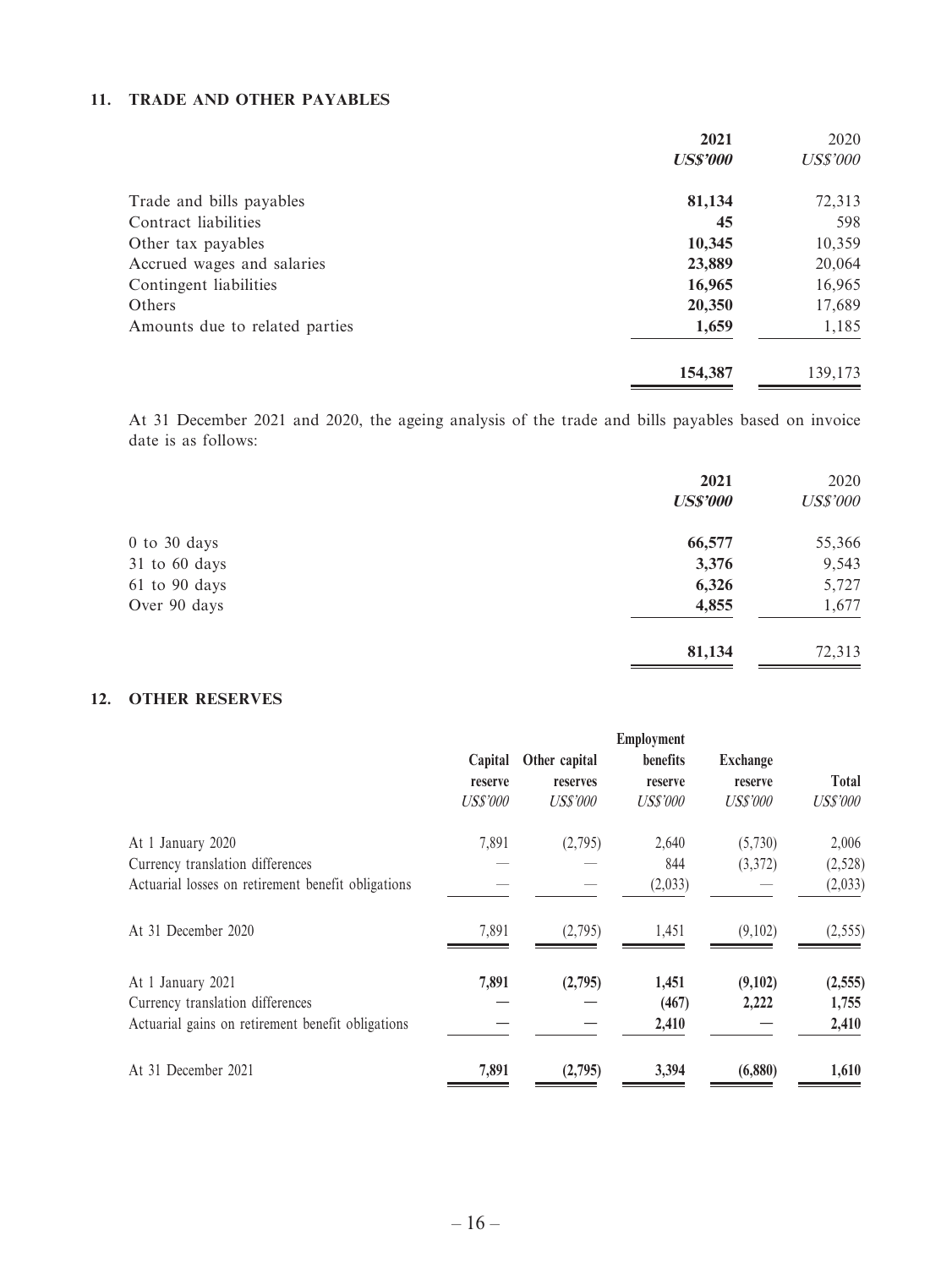# **MANAGEMENT DISCUSSION & ANALYSIS**

### **Result Review**

The entire spectrum of business and economic activities in the world have been distorted since the outbreak of the COVID-19 pandemic in the early 2020. The prolonged impact and ongoing threat of the COVID-19 pandemic continued to affect the globe and all walks of life are affected to a certain extent. The existing and foreseeable economic climate remains very challenging due to the high degree of uncertainty about the COVID-19 pandemic.

2021 was a roller coaster year in global economy. With the popularization of COVID-19 vaccines and continuous implementation of a series of supportive and monetary policies by certain economic giants, the economy of the globe is showing signs of recovery. The consumption demand also rose sharply due to the relaxation of social distancing restrictions in regions such as the USA and Europe. However, the consumer confidence declined again when the emergence of new variants of COVID-19 viruses such as Delta and Omicron swept across the world. Under such circumstances, the global economic recovery was weaker and uneven than expected despite the global vaccination campaigns.

Fortunately, consumer demand is shifting from physical retail shop to online e-commerce or even mobile apps, consumers and industry players alike are adapting to the "New Normal" under the COVID-19 pandemic. The market sentiment has showed noticeable improvement in 2021 when compared with 2020 in spite of business environment was still extremely challenging. During the year, the Group's marketing effort has resulted in remarkable rise in sales to certain customers. In addition, the Group has maintained stable production capacity and steady operations amid the COVID-19 pandemic despite there was certain lockdown in the locations which our production plants operate. The Group also continued to strengthen our market positions in all key regions, demonstrating the strength of our product innovation and the outstanding business execution ability of our seasoned management.

The Group reported a growth of 14.1% in revenue to US\$795,659,000 for the year under review, representing an increase of US\$98,330,000 as compared to US\$697,329,000 for the corresponding period last year, despite austere global economic conditions. Due to the satisfactory growth in the revenue coupled with effective production cost control and production efficiencies, the gross profit increased by 48.8% to US\$123,644,000, represented gross profit margin of approximately 15.5% which was about 3.6 percentage point higher than last year. In line with the improvement in revenue and gross profit, the Group had a turnaround financial performance for the year with a net profit attributable to owners of the Company ("Net Profit") of approximately US\$11,195,000 in contrast with a net loss attributable to owners of the Company of approximately US\$28,028,000 for last year.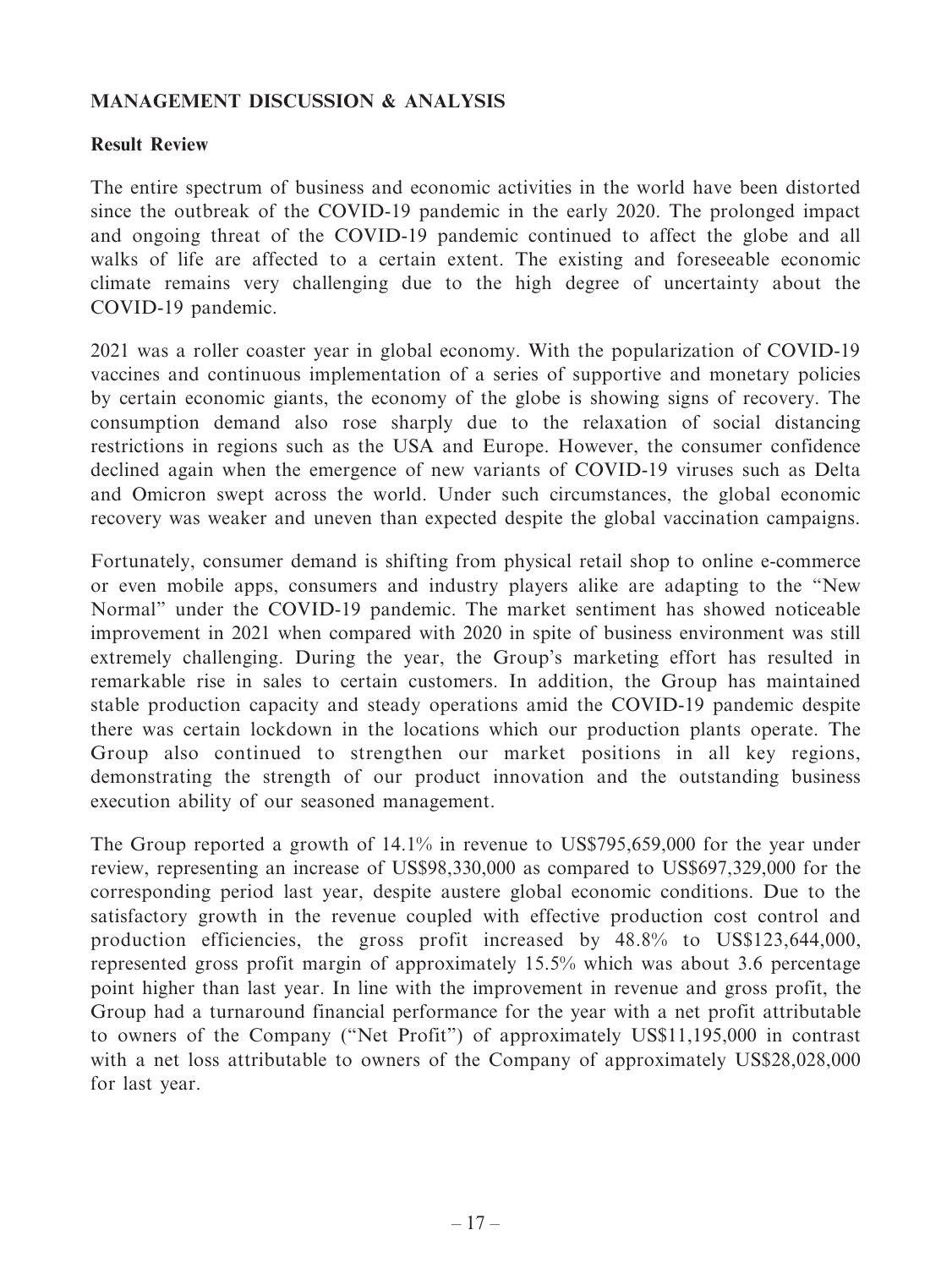The considerable improvement of the financial performance of the Group for the year ended 31 December 2021 was mainly attributable to (i) the gradual resumption of the Group's manufacturing processes in various production countries/facilities throughout the year under review due to the relaxation of COVID-19 related government measures which previously had negative impacts on the Group's production schedules and order allocations; (ii) the continued implementation of certain stringent cost control measures throughout the year ended 31 December 2021 and restructuring initiatives which successfully reduced the base costs of the Group's operations; and (iii) the gradual increase in sales of the Group in view of the recovery of the retail markets and the relaxation of COVID-19 related social distancing measures in the relevant countries. Performance of the Group's business is covered in more detail under the "Segmental Review" section below.

### **Segmental Review**

Apparel and Accessories businesses were the two revenue streams of the Group, which accounted for approximately 59.8% and 40.2% respectively of the Group's total revenue for the year under review.

### **Apparel**

During the year under review, Apparel Division recorded a segment revenue of approximately US\$475,623,000, representing an increase of approximately US\$67,724,000 or 16.6% when compared with the corresponding period in last year. The increase of the segment revenue of the Apparel Division was mainly attributable to the dramatic growth in sales of activewear in the PRC and the satisfactory result of the development of new customers. Though the COVID-19 pandemic has not ceased to affect the world's economy, the retail market and consumption demand of the PRC were relatively stabilized due to its effective controls on the COVID-19 pandemic. In addition, the health and fitness awareness of the general public were enhanced due to the lasting impact of the COVID-19 pandemic, which in turn reinforced the substantial growth of our activewear business in the PRC market during the year.

The Apparel Division had a turnaround result for the year with a segment profit of approximately of US\$9,481,000 in contrast with a segment loss of approximately US\$1,316,000 in 2020, which was also in line with the improvement in the segment revenue for the year.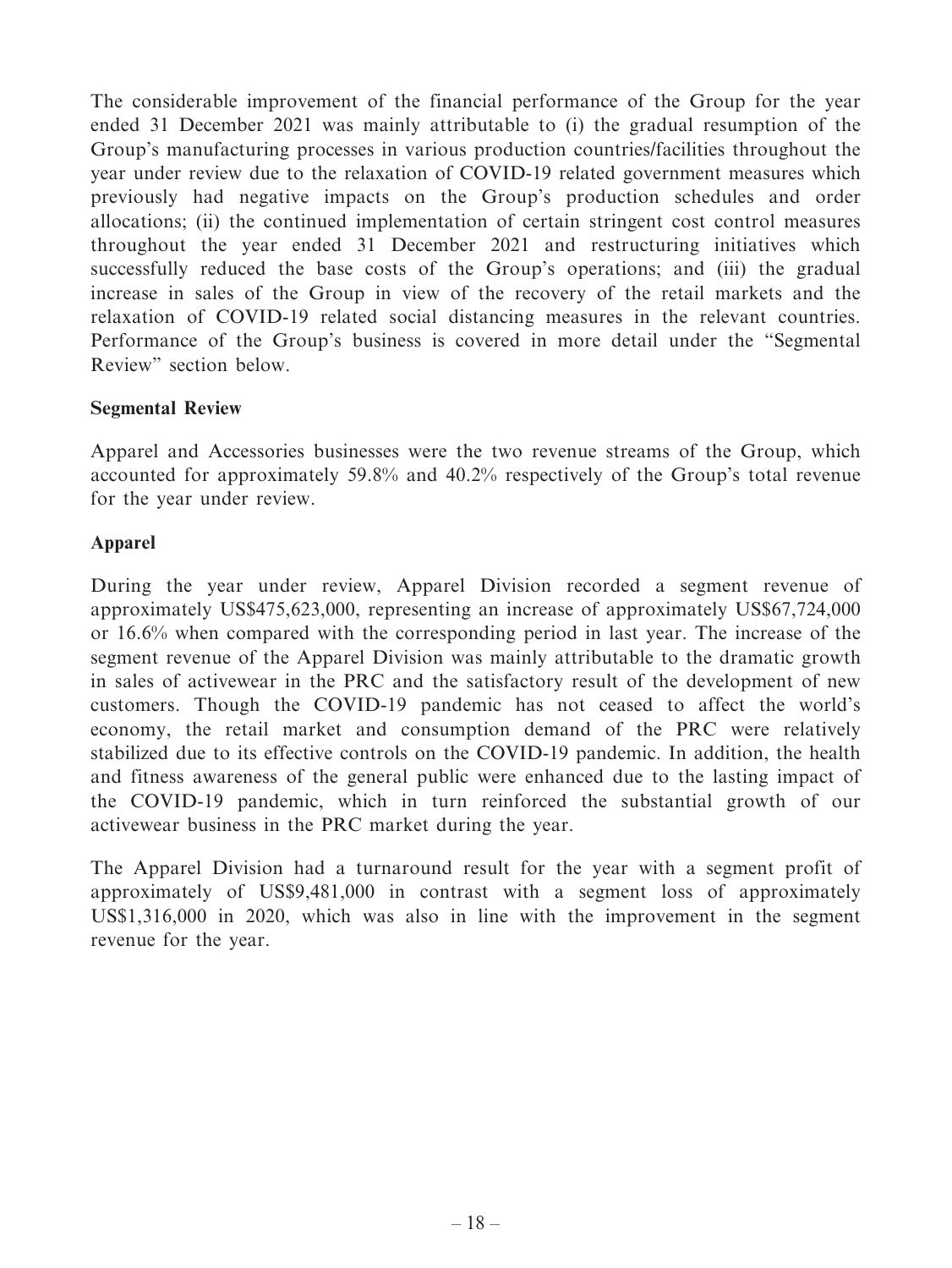### **Accessories**

Segment revenue of the Accessories Division increased by approximately US\$30,606,000 or 10.6%, from approximately US\$289,430,000 for the year ended 31 December 2020 to approximately US\$320,036,000 for the year ended 31 December 2021. The Accessories Division recorded a segment profit of approximately US\$13,951,000, as compared to a segment loss of US\$6,274,000 for last year. After a disappointing year in 2020, both segment revenue and segment profit of the Accessories Division picked up in 2021. The improvement of the financial result of the Accessories Division was mainly due to the efficient capacity utilization in our operations in Cambodia and the increased demand from branded customers.

### **Markets**

Consistent with the Group's geographical market distribution for the year ended 31 December 2020, the USA, Europe and Asia (mainly the PRC and Japan) remained as our top three markets for the year under review. The revenue derived from customers in the USA, Europe and Asia market accounted for 50.5%, 17.5% and 18.6% respectively of the total revenue of the Group for the year ended 31 December 2021.

### **Acquisition and Disposal of Subsidiaries, Associates and Joint Ventures**

There was no material acquisition or disposal of subsidiaries, associates or joint ventures during the year ended 31 December 2021.

Despite the existing difficult and challenging industry conditions, Luen Thai will continue to look for value-enhancing investments which meet our stringent requirements in order to further expand our product range, production capacity and diversify our geographical risk.

### **Future Plans and Prospect**

The adverse impact of COVID-19 pandemic remains a vital challenge for the Group. Though the consumer sentiment has seemed to be rebounded to a certain extent, the economic activities of majority of the countries have not fully resumed to its pre-COVID-19 level. It is also uncertain whether the COVID-19 pandemic would affect the end buyer markets in 2022, particularly the COVID-19 pandemic carries on mutating and affecting numerous regions of the globe despite increased inoculation rates of vaccines.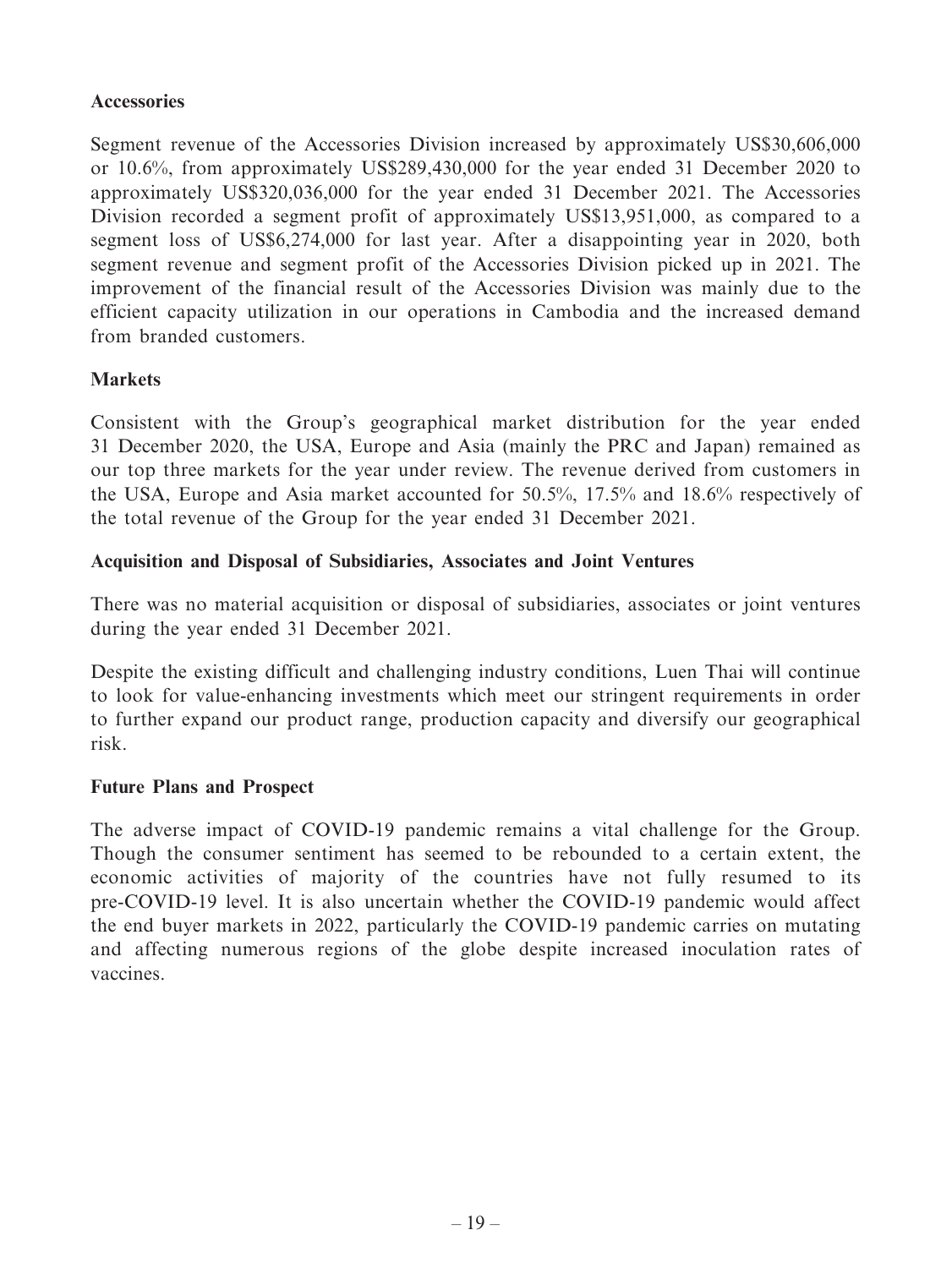The sustainability in the world's economic recovery is also dependent on a complicated combination of factors, including but not limited to the continuous trade disputes between the PRC and USA, geopolitical tensions among various countries due to the outbreak of the Russia-Ukraine war. The aforementioned factors have also cast shadow of uncertainty to the worldwide economic recovery. Nevertheless, the Group is posed to maintain our agility across our diversified manufacturing bases, to reduce the relevant operational risks.

For the coming year, the Group will further focus on partnering with NTX™, a textile technology solutions company, to integrate Cooltrans® and e-Nanofiber™ into our production and product development processes. With this technology, the Group will be able to achieve vertical integration by adding fabric coloring and printing, as well as fabric and material innovation capabilities into our fashion supply chain.

The Group's management also believes that the well-being of the Group's employees is essential to the success of the Group. The Group's management is of the view that the high vaccination rates will help protect our employees from being infected with COVID-19 and may potentially reduce the impact of any future measures which may be imposed by the local governments in the unfortunate event of a resurgence of COVID-19 cases in the relevant countries. As of early March 2022, approximately 96% of the Group's employees have received a completed COVID-19 vaccine series of two doses. For the Group's production facilities in the PRC, Cambodia and Philippines, the vaccination rates of the Group's employees are approximately 98%, 97% and 96% respectively.

As abovementioned in the section headed "Segment Review — Apparel", the Group recorded substantial growth in the activewear sales in the PRC. To capture more market share from the booming activewear market in the PRC, the Group will continue to take advantage of the close collaboration with a connected party ("Connected Party"). The Directors believe that the continuing cooperation with the Connected Party is vital to the business development of the Group in the PRC market, which is a valuable chance for the Group to grasp the opportunities brought by market recovery in the PRC.

Looking towards the year 2022, the Board remains relatively optimistic on the recovery of the Group's business and the sustainable development. The Group's management will continue to take proactive measures to mitigate the operational risks of the Group, enhance operational efficiency, reduce costs and prudently manage its cash flow. The Group will also continue to closely monitor the market conditions and the developments of the COVID-19 pandemic, and will make timely adjustments to its business strategies when necessary.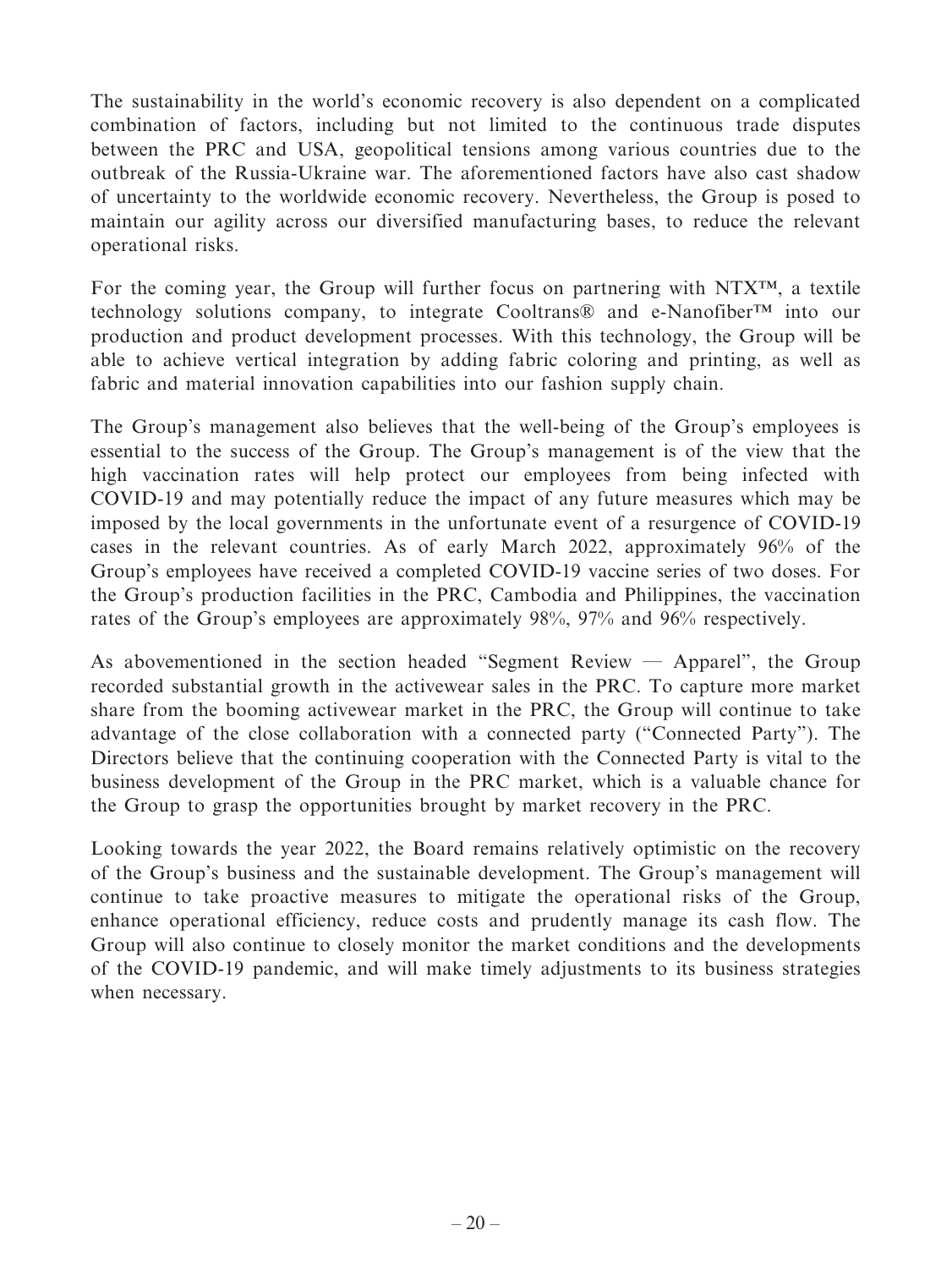# **Contingent Liabilities**

The Group has contingent liabilities regarding potential exposures to import duties, other taxes and penalties in various overseas countries with aggregated amounts of approximately US\$21,354,000 as at 31 December 2021 (31 December 2020: US\$21,283,000).

Among the abovementioned contingent liabilities, US\$5,504,000 was recognized upon business combination of Universal Elite Holdings Limited ("Universal") and its subsidiaries in October 2018. Pursuant to the agreement for sale and purchase of the shares in Universal, such taxation claim in relation to periods prior to October 2018 will be indemnified entirely by the sellers. Accordingly, the Group has recognized an indemnification asset of US\$5,504,000. As at 31 December 2021, the amounts of the contingent liability and the indemnified asset in relation to the acquisition of Universal remained unchanged.

Also, a contingent liability of US\$11,461,000 was recognized upon business combination of Sachio Investments Limited ("Sachio") and its subsidiary in April 2020. Pursuant to the agreement for sale and purchase of the shares in Sachio, such taxation claim in relation to periods prior to April 2020 will be indemnified entirely by the sellers. Accordingly, the Group has recognized an indemnification asset of US\$11,461,000. As at 31 December 2021, the amounts of the contingent liability and the indemnified asset in relation to the acquisition of Sachio remained unchanged.

For the remaining contingent liabilities of approximately US\$4,389,000 (31 December 2020: US\$4,318,000), management considers it is not probable that outflows of resources embodying economic benefits would be required to settle these exposures and no additional provision is considered necessary.

### **Human Resources and Corporate Social Responsibility**

Luen Thai continues to be an employer of choice through focused and strategic human resources strategies and social responsibility programmes that are aligned with the Company's growth and changing needs. Improved governance and strengthened partnership serve as the foundation for all these initiatives as Luen Thai maintains its position as a leader in Corporate Social Responsibility in the apparel and accessories manufacturing industry.

Luen Thai continuously strives to foster open communications with employees through various channels. Under its employee care initiatives, Luen Thai has provided safe and enjoyable work and living environments, equitable compensation and benefit schemes, and opportunities for career growth through a variety of formal and informal learning and development programmes; and a strong corporate culture where employees' contributions are recognized and rewarded.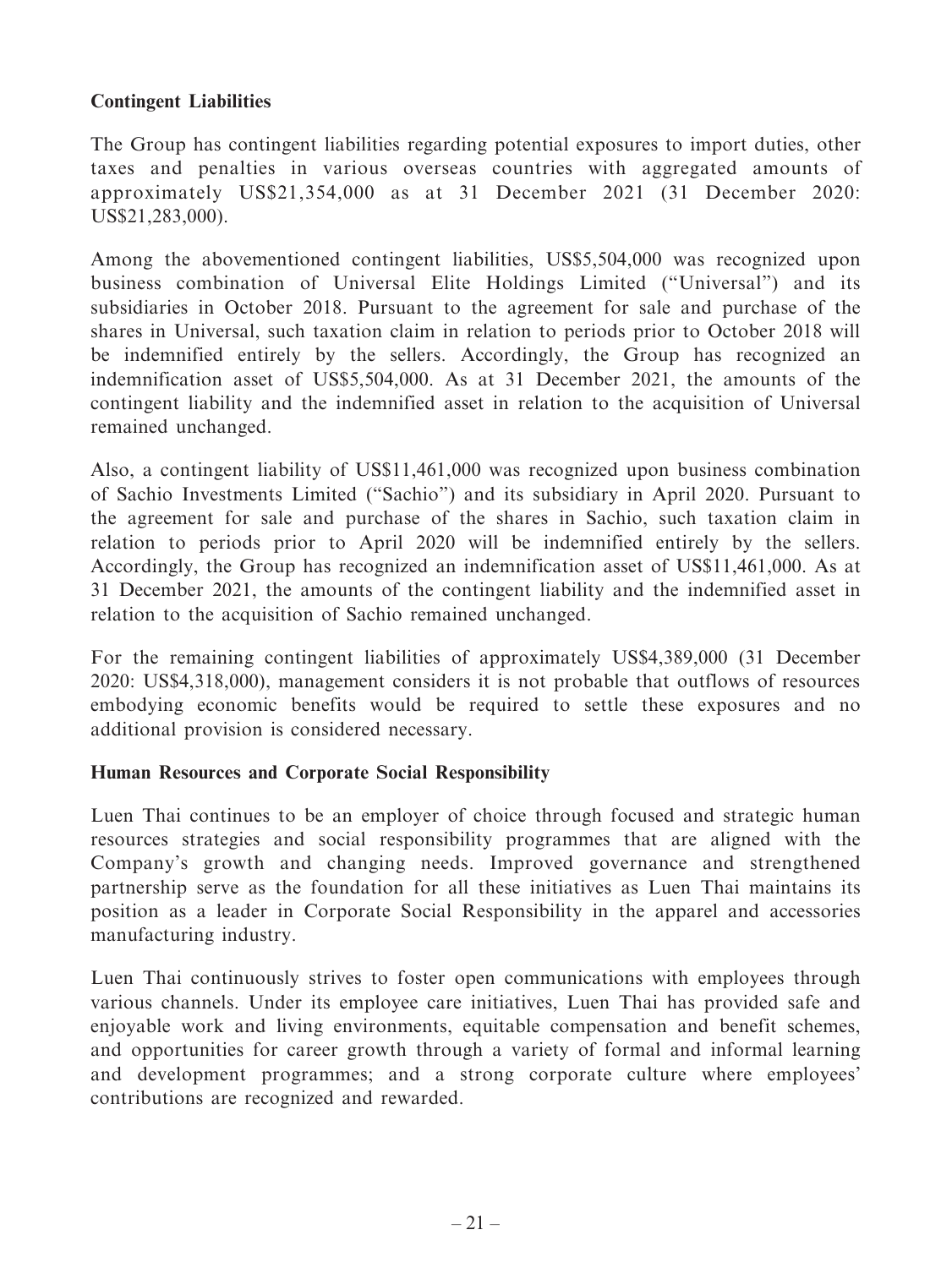As a global corporate citizen, Luen Thai is conducting business and developing a sustainable business strategy with a long-term view, which creates a positive impact for our worldwide supply chain and the surrounding environment. We not only focus on profit maximization, but we must also understand the needs and concerns of other stakeholders.

## **MODEL CODE FOR DIRECTORS' SECURITIES TRANSACTIONS**

The Company has adopted a code of conduct regarding securities transactions by Directors on terms no less exacting than the required standards set out in the Model Code for Securities Transactions by Directors of Listed Issuers (the "Model Code") as set out in Appendix 10 of the Rules Governing the Listing of Securities on The Stock Exchange of Hong Kong Limited (the "Listing Rules"). After having made specific enquiry of all Directors of the Company, all the Directors are of the view that they have complied with the required standard set out in the Model Code and its code of conduct regarding securities transactions for the year ended 31 December 2021.

# **Liquidity and Financial Resources**

As at 31 December 2021, the total amount of cash and bank deposits of the Group was approximately US\$99,149,000, representing an increase of approximately US\$32,951,000 as compared to that as at 31 December 2020. The Group's total bank borrowings as at 31 December 2021 was approximately US\$149,769,000, representing a decrease of approximately US\$10,821,000 as compared to that as at 31 December 2020.

As at 31 December 2021, based on the scheduled repayments set out in the relevant loan agreements with banks, the maturity profile of the Group's bank borrowings spread over five years with approximately US\$131,714,000 repayable within one year, approximately US\$9,444,000 repayable in the second year and approximately US\$8,611,000 in the third to fifth year.

Gearing ratio of the Company is defined as the net debt (represented by bank borrowings net of cash and bank balances) divided by shareholders' equity. As at 31 December 2021, the gearing ratio of the Group was 25.1%.

### **Foreign Exchange Risk Management**

The Group adopts a prudent policy to hedge against the fluctuations in exchange rates. Most of the Group's operating activities are denominated in US dollar, Euro, Hong Kong dollar, Vietnam Dong, Cambodian Riel, Chinese Yuan, Burmese Kyat, and Philippine Peso. For those activities denominated in other currencies, the Group may enter into forward contracts to hedge its receivables and payables denominated in foreign currencies against the exchange rate fluctuations.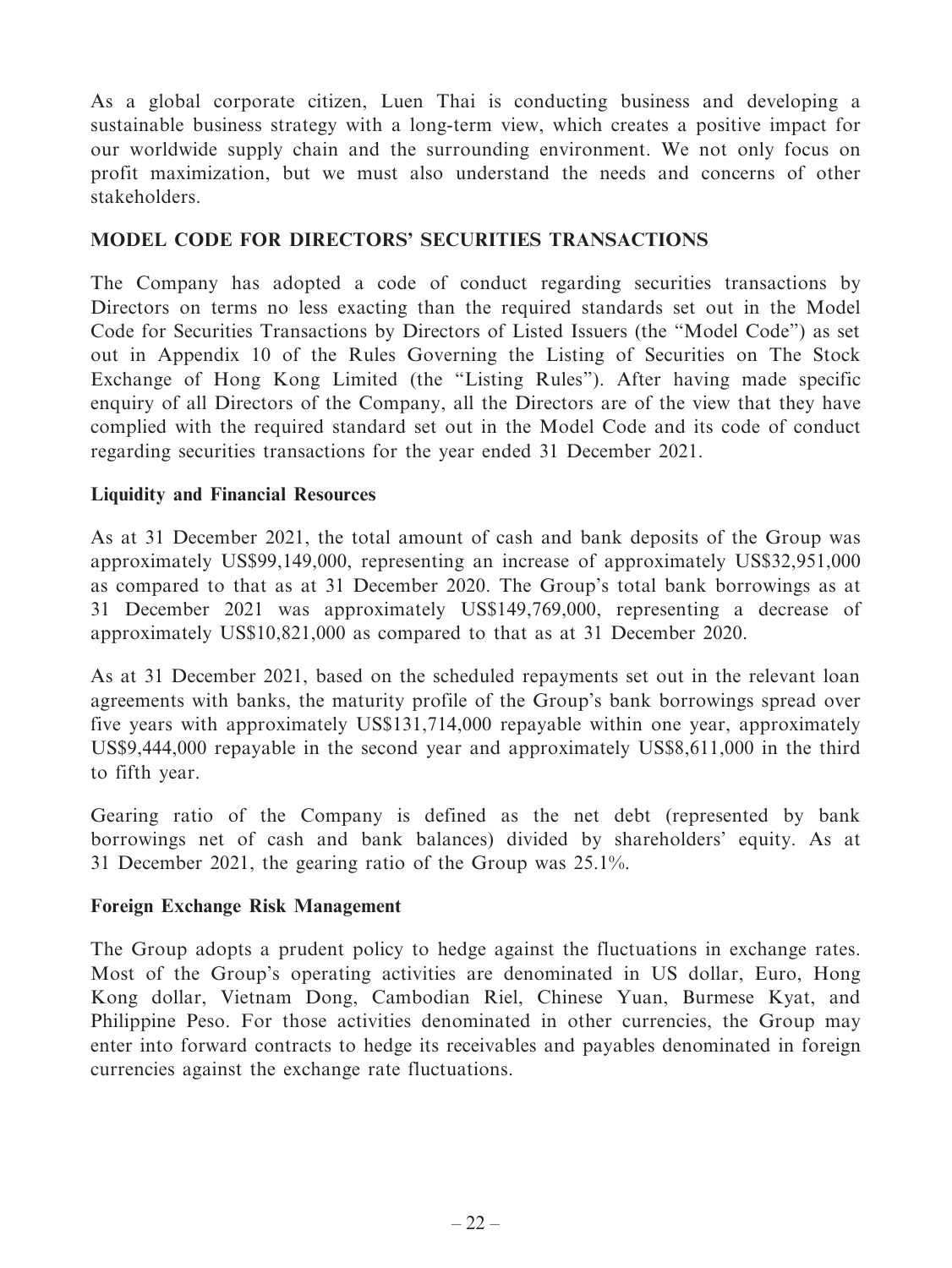# **PURCHASE, SALE OR REDEMPTION OF LISTED SECURITIES OF THE COMPANY**

Neither the Company nor any of its subsidiaries purchased, sold or redeemed any of the Company's listed shares for the year ended 31 December 2021.

## **CORPORATE GOVERNANCE**

The Group acknowledges the need and importance of corporate governance as one of the key elements in creating shareholders' value. It is committed to ensuring high standards of corporate governance in the interests of shareholders and takes care to identify practices designed to achieve effective oversight, transparency and ethical behavior. The Company periodically reviews its corporate governance practices to ensure its continuous compliance. Full details on the subject of corporate governance are set out in the Company's 2021 annual report.

Throughout the year ended 31 December 2021, the Company has complied with all applicable code provisions of the Corporate Governance Code as set out in the Appendix 14 of the Listing Rules.

### **AUDIT COMMITTEE**

The audit committee of the Company ("Audit Committee") was established with written terms of reference that set out the authorities and duties of the Audit Committee adopted by the Board. The principal duties of the Audit Committee include review and supervision of the financial process. It also reviews the effectiveness of internal audit, risk evaluation, internal controls and the interim and annual result of the Group.

The final results of the Company for the year ended 31 December 2021 have been reviewed by the Audit Committee.

# **SCOPE OF WORK OF THE EXTERNAL AUDITOR**

The figures in respect of the Group's consolidated statement of profit or loss, consolidated statement of comprehensive income, consolidated statement of financial position and the related notes thereto for the year ended 31 December 2021 as set out in the preliminary announcement have been agreed by the Group's auditor, PricewaterhouseCoopers, to the amounts set out in the Group's audited consolidated financial statements for the year. The work performed by PricewaterhouseCoopers in this respect did not constitute an assurance engagement in accordance with Hong Kong Standards on Auditing, Hong Kong Standards on Review Engagements or Hong Kong Standards on Assurance Engagements issued by the Hong Kong Institute of Certified Public Accountants and consequently no assurance has been expressed by PricewaterhouseCoopers on the preliminary announcement.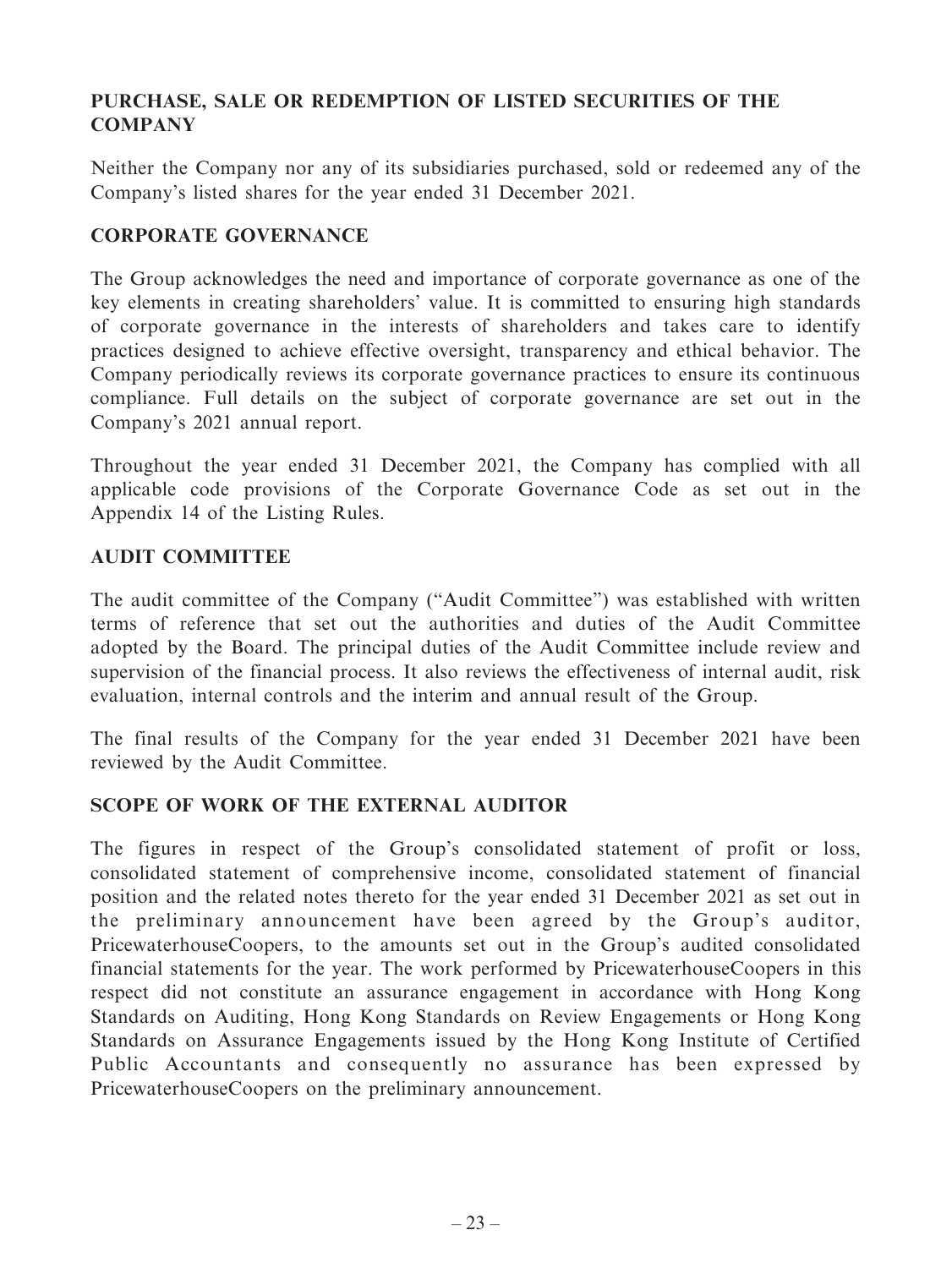### **FINAL DIVIDEND**

The Board has resolved to recommend the payment of final dividend of US0.325 cent per share (or equivalent to HK2.53 cents) to the shareholders on the register of members on 10 June 2022 totaling to approximately US\$3,361,000. Subject to the approval of shareholders at the forthcoming annual general meeting of the Company to be held 26 May 2022 (the "AGM"), the proposed final dividend will be paid on or about 8 July 2022 to shareholders of the Company whose names appear on the register of members of the Company on 10 June 2022.

# **CLOSURE OF REGISTER OF MEMBERS**

### **(a) Entitlement to attend and vote at the AGM**

The Register of Members of the Company will be closed from 24 May 2022 to 26 May 2022 (both days inclusive), during which period no transfers of shares will be registered. To determine the entitlement to attend and vote at the AGM, all transfer documents, accompanied by the relevant share certificates, must be lodged with the Company's Branch Share Registrars in Hong Kong, Computershare Hong Kong Investor Services Limited at Shops 1712–1716, 17th Floor, Hopewell Centre, 183 Queen's Road East, Wanchai, Hong Kong for registration not later than 4:30 p.m. on 23 May 2022.

#### **(b) Entitlement to the proposed final dividend**

The Register of Members of the Company will also be closed from 8 June 2022 to 10 June 2022 (both days inclusive), during which period no transfer of shares will be registered. In order to ascertain shareholders' entitlement to the proposed final dividend, all transfer documents, accompanied by the relevant share certificates, must be lodged with the Company's Branch Share Registrars in Hong Kong, Computershare Hong Kong Investor Services Limited at Shops 1712–1716, 17th Floor, Hopewell Centre, 183 Queen's Road East, Wanchai, Hong Kong for registration not later than 4:30 p.m. on 7 June 2022.

### **PUBLIC FLOAT**

Based on the information that is publicly available to the Company and within the knowledge of the Directors, the Company has maintained the prescribed amount of public float during the year and up to the date of this announcement as required under the Listing Rules.